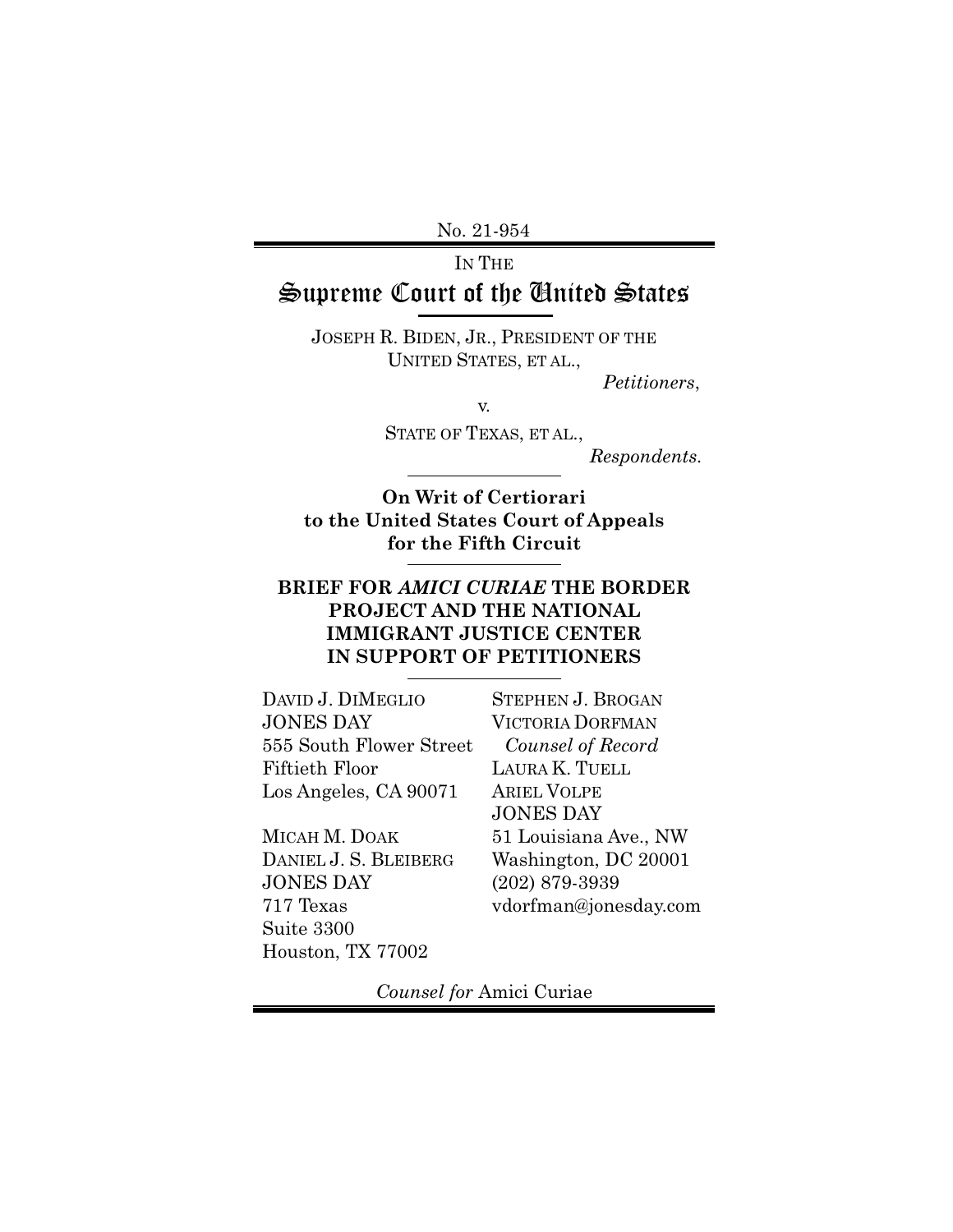### **TABLE OF CONTENTS**

# **Page**

|      | Amici's Work During MPP 1.02                                                                                                                                                                   |
|------|------------------------------------------------------------------------------------------------------------------------------------------------------------------------------------------------|
|      | Termination of MPP 1.0 And DHS's<br>Outreach To The Border Project                                                                                                                             |
|      |                                                                                                                                                                                                |
|      |                                                                                                                                                                                                |
| Ι.   | Access to Justice Is Critical In                                                                                                                                                               |
| II.  | MPP, In Any Form, Thwarts Access                                                                                                                                                               |
|      | Migrants In MPP Face<br>$\mathbf{A}_{\cdot}$<br><b>Extraordinary Difficulties</b>                                                                                                              |
|      | MPP Impedes Counsel's<br>В.<br>Preparation of Asylum Claims20                                                                                                                                  |
|      | C.<br>MPP Limits Migrants'<br>Opportunity to be Heard23                                                                                                                                        |
| III. | <b>Providing Secure Transportation Does</b><br>Not Alleviate The Access to Justice<br>Issues And Requires Reliance On<br>Mexican Authorities Who Have Been<br>Known To Participate In Violence |
|      |                                                                                                                                                                                                |

i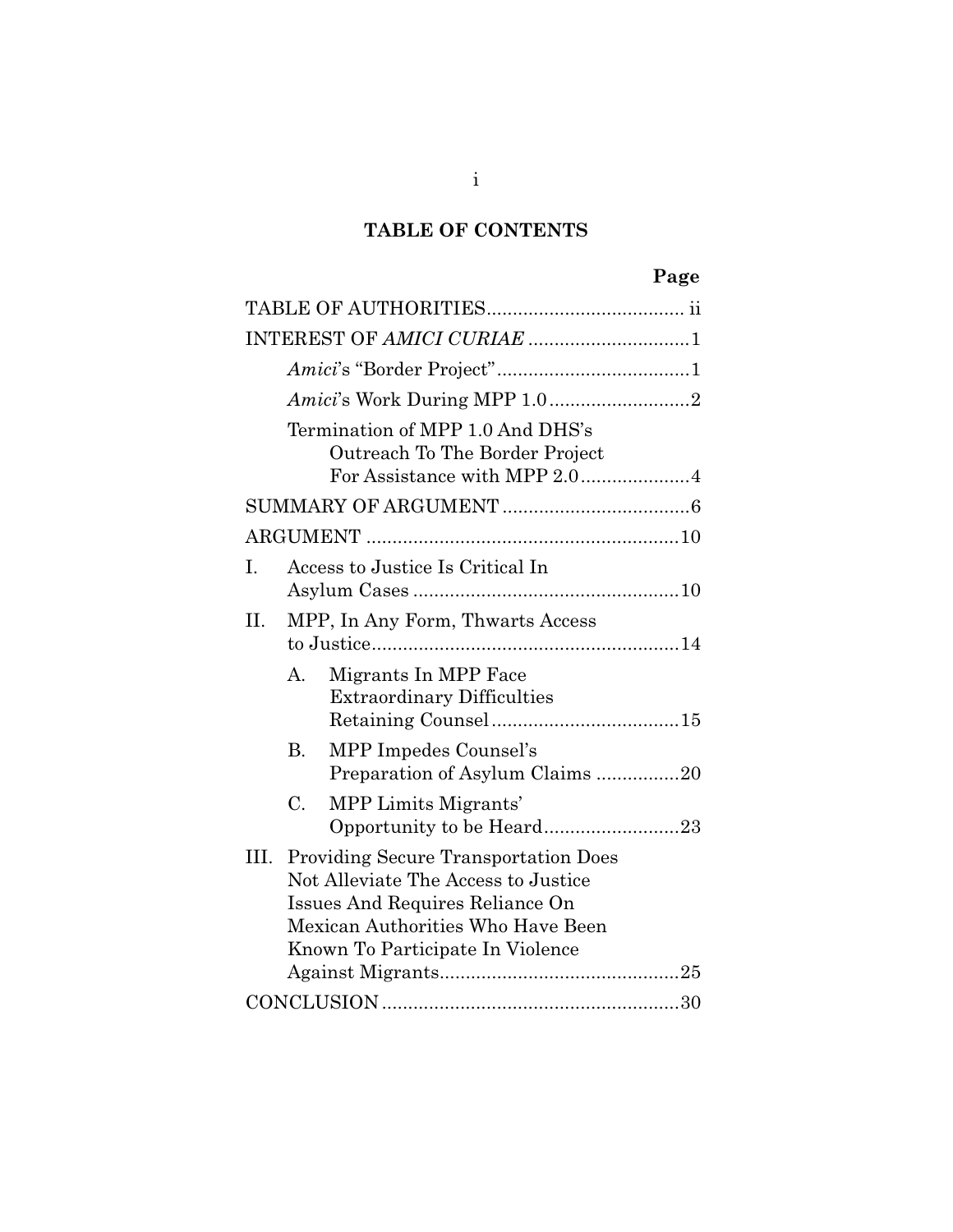#### **TABLE OF AUTHORITIES**

| 'agets) |
|---------|
|---------|

## **CASES** *Ake v. Oklahoma*, 470 U.S. 68 (1985) ................................................ 29 *Baltazar-Alcazar v. INS*, 386 F.3d 940 (9th Cir. 2004) .................................. 6 *Batanic v. INS*, 12 F.3d 662 (7th Cir. 1993) .................................... 6 *Chambers v. Balt. & Ohio R.R. Co.*, 207 U.S. 142 (1907) ................................................ 6 *Frech v. U.S. Att'y Gen.*, 491 F.3d 1277 (11th Cir. 2007) .............................. 6 *Goldberg v. Kelly*, 397 U.S. 254 (1970) .............................................. 20 *Hardy v. United States*, 375 U.S. 277 (1964) .............................................. 29 *Iavorski v. INS*, 232 F.3d 124 (2d Cir. 2000) ................................... 6 *Leslie v. Att'y Gen.*, 611 F.3d 171 (3d Cir. 2010) ................................... 6 *Mathews v. Eldridge*, 424 U.S. 319 (1976) ................................................ 6 *Mayorkas v. Innovation Law Lab*, 141 S. Ct. 2842 (2021) ............................................ 4 *Powell v. Alabama*, 287 U.S. 45 (1932) ................................................ 20

ii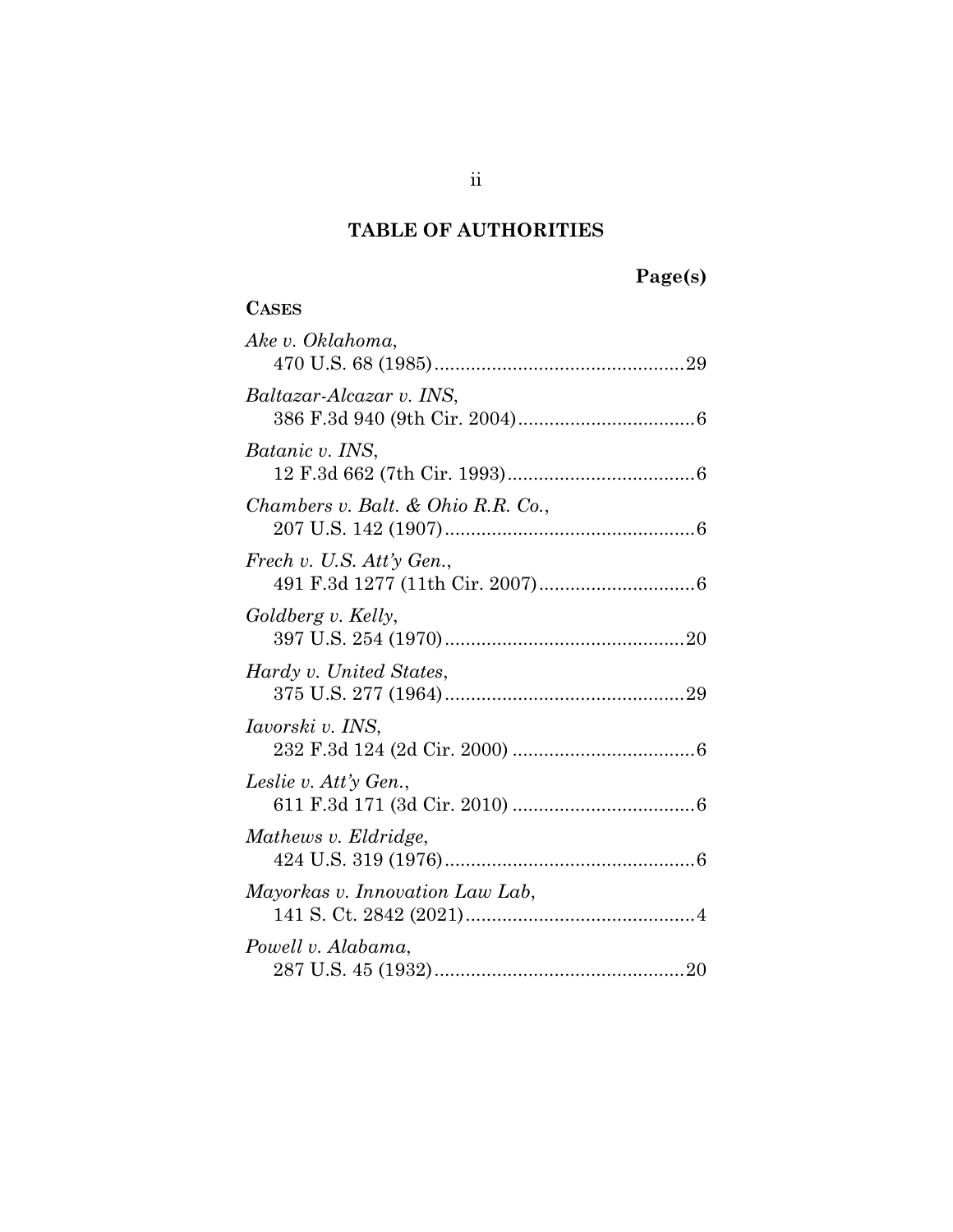# **TABLE OF AUTHORITIES**

(continued)

**Page(s)** 

| Saakian v. INS,                                                                                                                                                                                         |
|---------------------------------------------------------------------------------------------------------------------------------------------------------------------------------------------------------|
| <b>STATUTES</b>                                                                                                                                                                                         |
|                                                                                                                                                                                                         |
| <b>OTHER AUTHORITIES</b>                                                                                                                                                                                |
| Am. Bar Ass'n Comm'n on Immigr.,<br><i>Reforming the Immigration System:</i><br>Proposals to Promote Independence,<br>Fairness, Efficiency and Professionalism<br>in the Adjudication of Removal Cases: |
| Sabrineh Ardalan, Access to Justice for<br>Asylum Seekers: Developing an<br><i>Effective Model of Holistic Asylum</i><br><i>Representation</i> , 48 U. Mich. J.L.                                       |
| Associated Press, 105 Mexican<br>immigration agents linked to<br>corruption, ABC NEWS (Jan. 13, 2022)28                                                                                                 |
| Samantha Balaban et al., <i>Without A</i><br>Lawyer, Asylum-Seekers Struggle With<br>Confusing Legal Processes, NPR                                                                                     |
| Luis Chaparro, <i>Policies Trump started</i><br>and Biden has continued are allowing<br>corrupt officials and cartels to cash in<br>on migrants, BUSINESS INSIDER                                       |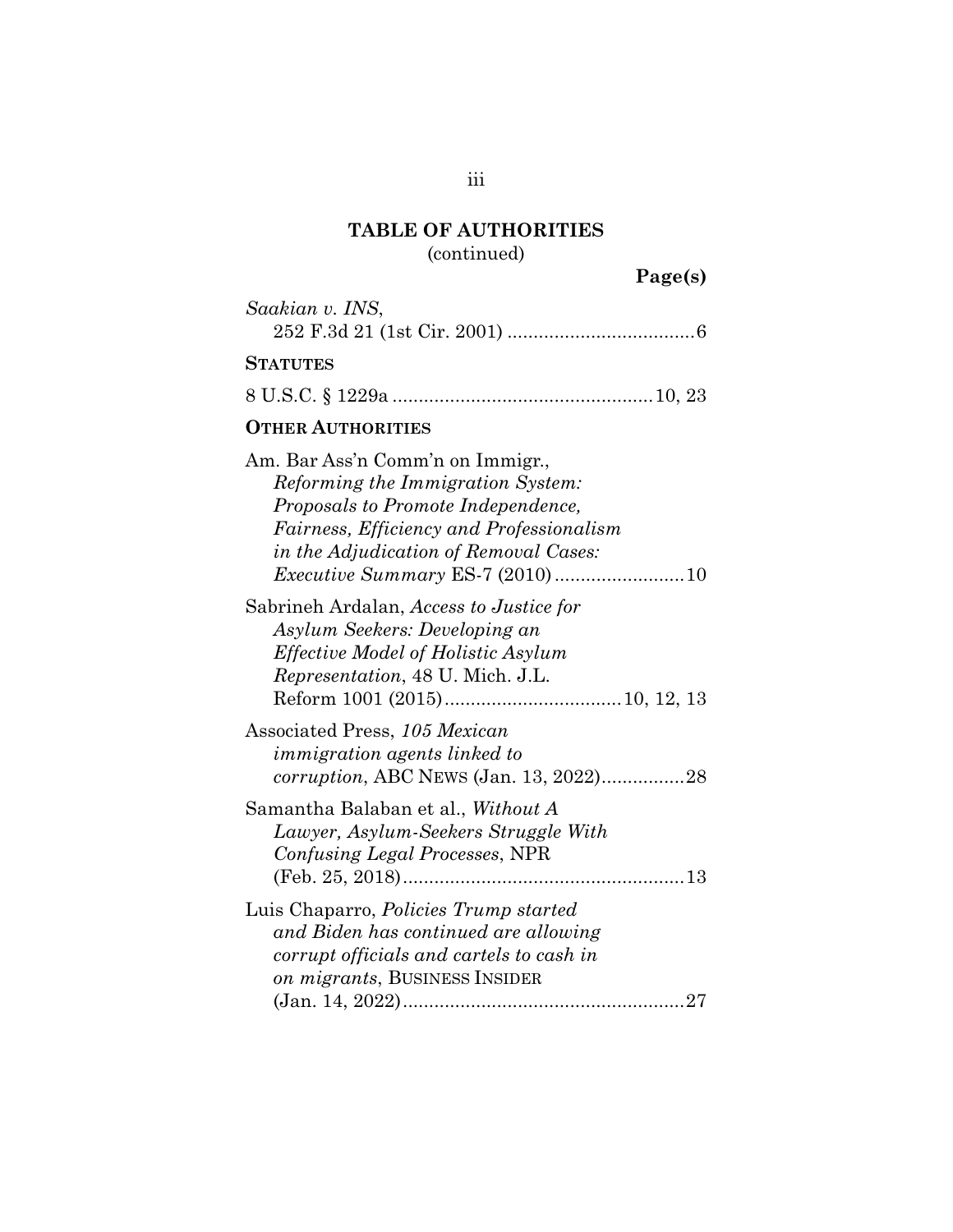### **TABLE OF AUTHORITIES**  (continued)

# **Page(s)**

| Jeffrey S. Chase, EOIR's New Math                                                                                                                            |
|--------------------------------------------------------------------------------------------------------------------------------------------------------------|
| Dep't of Homeland Sec., Information and<br>Reminders for Individuals in MPP21                                                                                |
| Human Rts. First, Remain in Mexico<br><b>Restart Threatens Safety of Attorney</b><br>and Humanitarian Workers                                                |
| Human Rts. First, Update: Grave<br>Dangers Continue for Asylum Seekers<br>Blocked In, Expelled to Mexico by<br><i>Biden Administration</i> (June 22, 2021)26 |
| Human Rts. Watch, "We Can't Help You<br>Here": US Returns of Asylum Seekers                                                                                  |
| Human Rts. Watch, <i>Mexico: Abuses</i><br>Against Asylum Seekers at US Border                                                                               |
| Human Rts. Watch, US: Investigate<br>'Remain in Mexico' Program                                                                                              |
| Memo. from Dep't of Homeland Sec.,<br>Guidance Regarding the Court-<br>Ordered Reimplementation of the<br><b>Migrant Protection Protocols</b>                |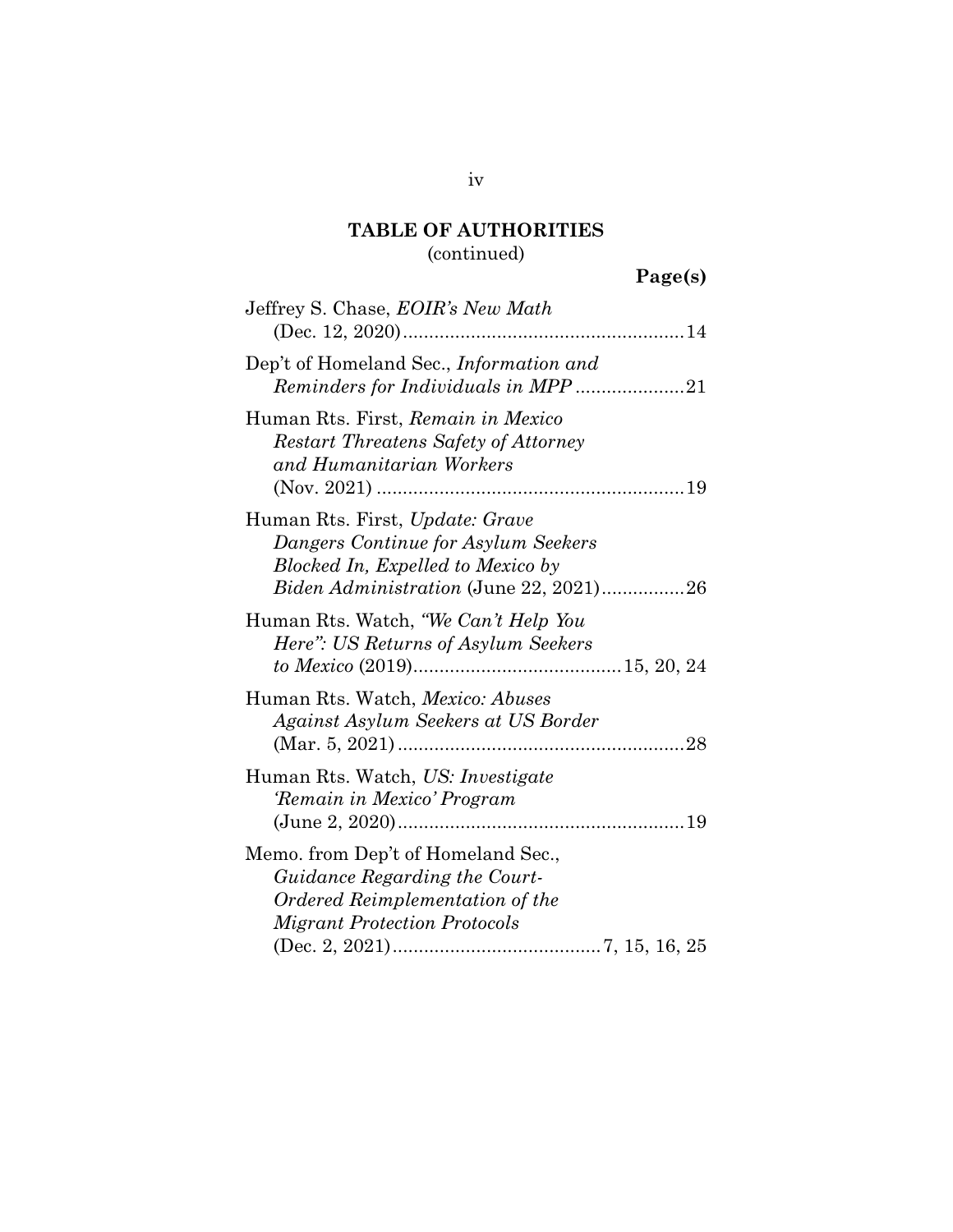### **TABLE OF AUTHORITIES**  (continued)

**Page(s)** 

| Stephen Paskey, Telling Refugee<br>Stories: Trauma, Credibility, and<br>the Adversarial Adjudication of<br><i>Claims for Asylum,</i> 56 Santa Clara                                                      |  |
|----------------------------------------------------------------------------------------------------------------------------------------------------------------------------------------------------------|--|
| Premier Christian News, Mexico:<br>Commission calls for update three<br>months after Pastor kidnapping                                                                                                   |  |
| Premier Christian News, Still no sign<br>of pastor one year after kidnapping                                                                                                                             |  |
| Pub. Interest Pro Bono Ass'n, Working<br>with Survivors of Abuse: A Trauma<br><i>Informed Approach</i> (Oct. 7, 2020) 12                                                                                 |  |
| Strauss Ctr. for Int'l Sec. & Law, <i>Migrant</i><br><b>Protection Protocols: Implementation</b><br>and Consequences for Asylum Seekers                                                                  |  |
| Carol M. Suzuki, Unpacking Pandora's<br><b>Box:</b> Innovative Techniques for<br><b>Effectively Counseling Asylum</b><br>Applicants Suffering from Post-<br><i>Traumatic Stress Disorder, 4 Hastings</i> |  |
| The Lead, Lawyer Defending Trump<br>Policy Makes Stunning Admission,                                                                                                                                     |  |
| CNN POLITICS (Mar. 11, 2020) 26                                                                                                                                                                          |  |

v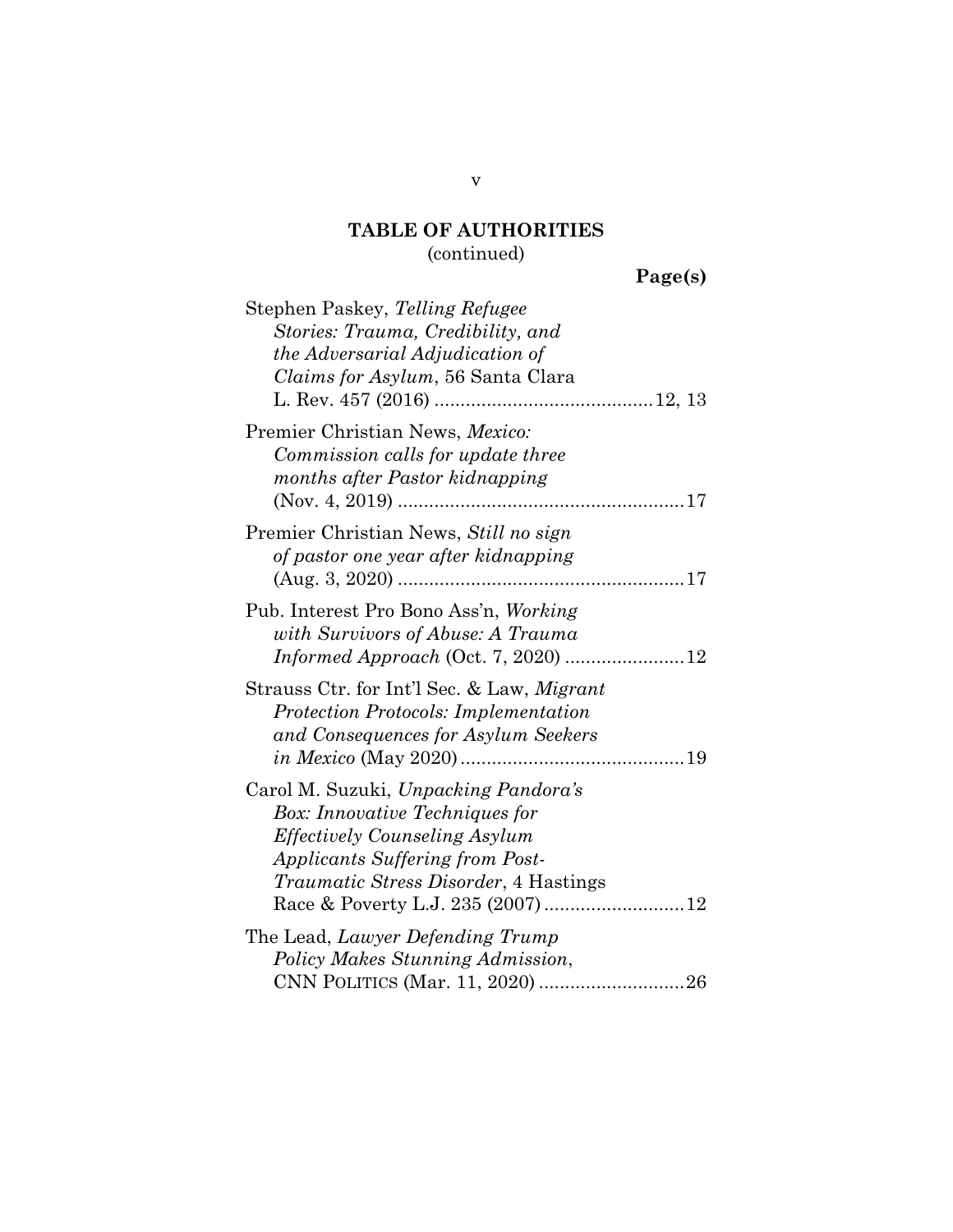### **TABLE OF AUTHORITIES**  (continued)

# **Page(s)**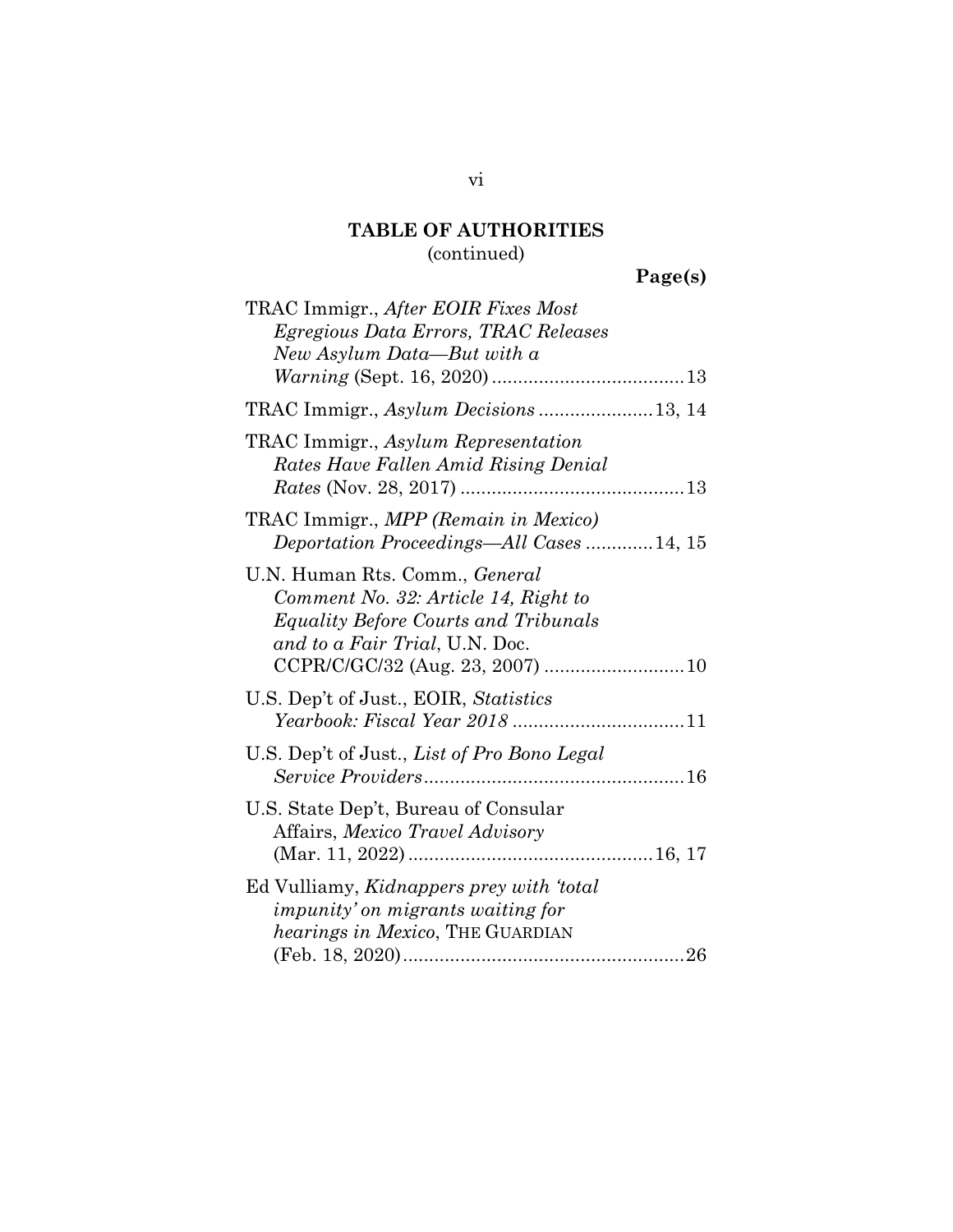#### **INTEREST OF** *AMICI CURIAE***<sup>1</sup>**

*Amici curiae* the Border Project (a pro bono initiative of Jones Day) and the National Immigrant Justice Center ("NIJC") are committed to expanding access to justice for asylum seekers in removal proceedings. *Amici* have represented or assisted thousands of migrants who have entered the United States through, or have been detained in, Laredo, Texas. *Amici* have witnessed the degradation of access to justice for asylum seekers who are placed in the so-called Migrant Protection Protocols ("MPP"). In describing how MPP thwarts access to justice at every step, this brief also addresses the issues raised by the Government's Brief: violence in Mexico and the forced cooperation between the U.S. and Mexican officials under the MPP.

#### *Amici***'s "Border Project"**

 $\overline{a}$ 

Jones Day, a global law firm, launched what is now known as the Border Project in 2014.2 Over 1,800 Jones Day attorneys and staff have devoted more than 420,000 pro bono hours to this initiative. Initially, the Border Project focused on providing legal representation to unaccompanied minors who crossed the U.S. southern border in their quest for asylum or other immigration relief after fleeing persecution or being abandoned by their parents in their home

<sup>1</sup> Pursuant to Rule 37.2(a), both counsel of record filed a letter granting blanket consent. No counsel for any party authored this brief in any part, and no person or entity other than *amici*, its members, or its counsel made a monetary contribution to fund its preparation or submission.

<sup>2</sup> The Border Project was formerly known as the Laredo Project.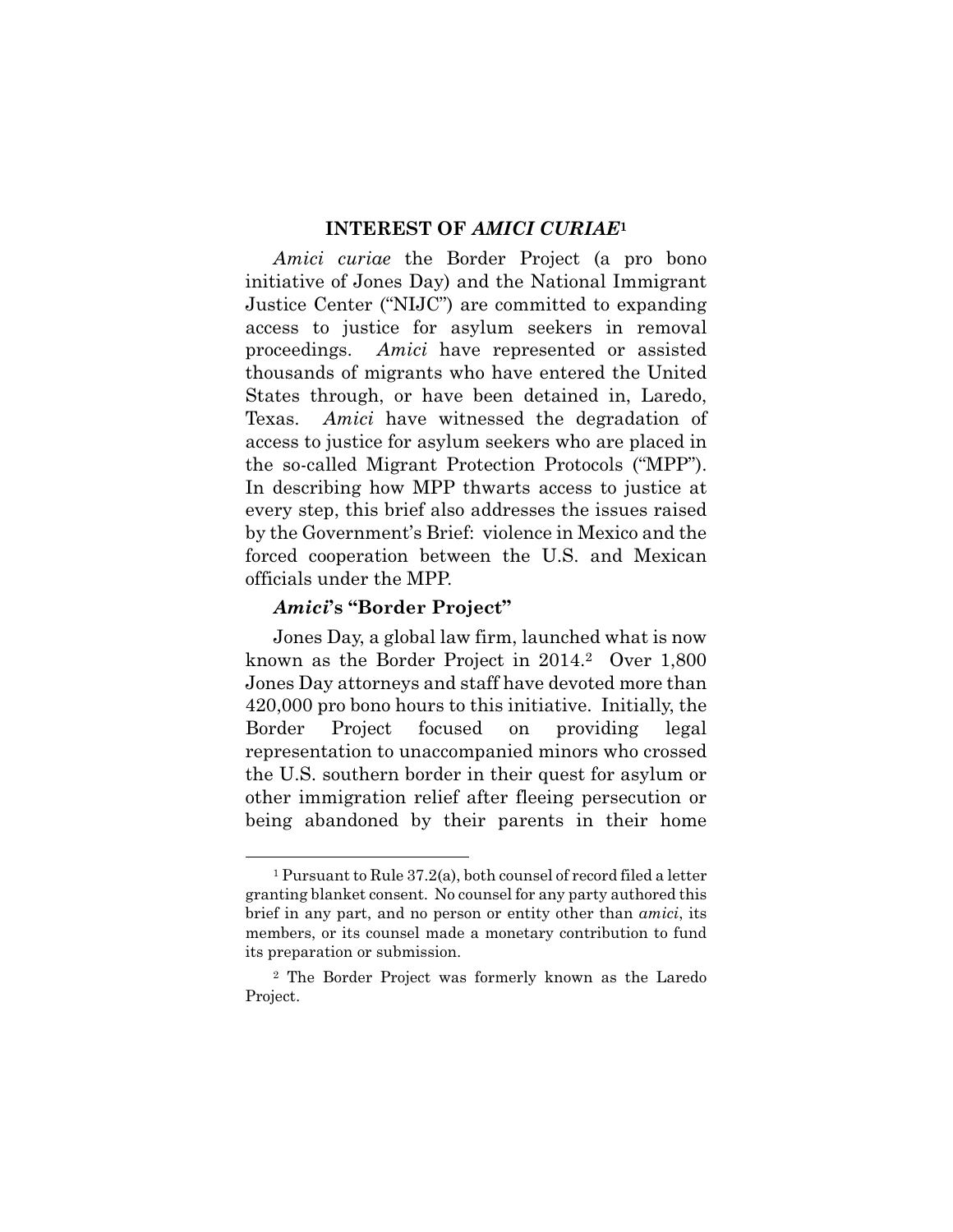countries. In 2017, the Border Project expanded to provide pro se counseling and pro bono representation to women in Immigration and Customs Enforcement custody at the Laredo Detention Center and, soon thereafter, to mothers with children and other family members, most of whom had fled gender-based violence and other persecution in their home countries. Partners, associates, and support staff from Jones Day offices across the nation operated a full-time office in Laredo. They visited migrants at the detention center on a near-daily basis; provided Know Your Rights presentations to more than 5,000 migrants at the facility; prepared detainees for "credible fear" interviews with asylum officers; and represented clients in bond and removal proceedings.

Jones Day's partner in this work has been NIJC, a program of the Heartland Alliance for Human Needs and Human Rights. NIJC is a Chicago-based not-forprofit organization that provides legal representation and consultation to low-income immigrants, refugees, and asylum seekers. Each year, NIJC represents hundreds of individuals before the immigration courts, the Board of Immigration Appeals, and the federal appellate courts. NIJC consults on or cocounsels a number of Border Project cases, and NIJC also accepts client referrals from the Border Project.

#### *Amici***'s Work During MPP 1.0**

In 2019, the Trump administration initiated MPP ("MPP 1.0"), a policy under which newly-arrived migrants seeking asylum at the southwest border were barred from entering the United States and were instead sent back to Mexico to await their U.S. immigration proceedings there. When MPP 1.0 was launched in Laredo, the Border Project and NIJC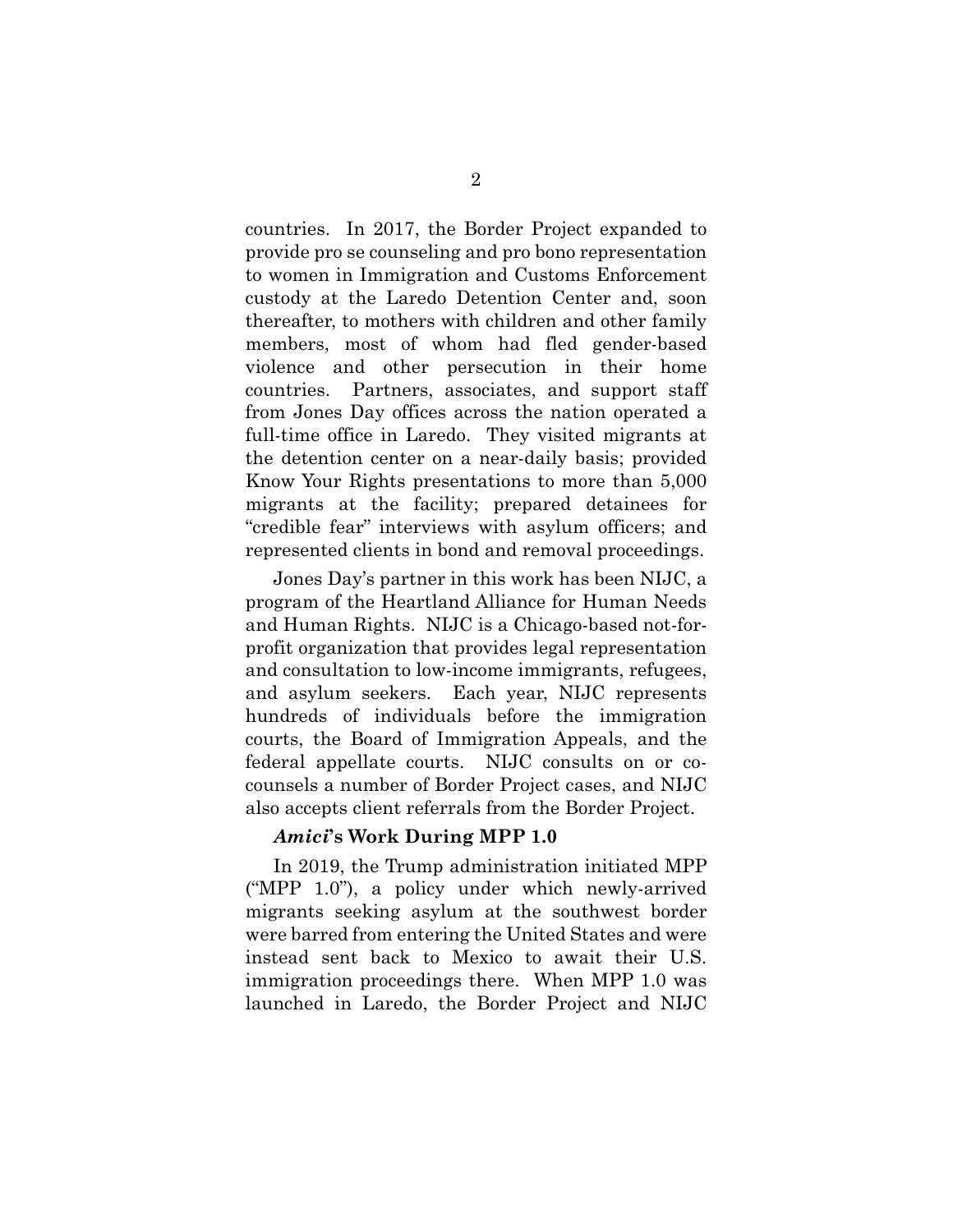sought to respond to the legal and logistical challenges of providing services to asylum seekers sent back to Nuevo Laredo, the town across the border from Laredo, Texas. *Amici*'s practices in Laredo focused on providing pro bono representation and pro se counseling to asylum seekers subject to MPP who had claims pending in the Laredo Immigration Hearing Facility ("LIHF"). The LIHF is a "tent court"—a facility constructed of tents and shipping containers, where migrants present their claims over videoconference to the immigration judges of the San Antonio Immigration Court (and, occasionally, the Fort Worth Immigration Adjudication Center).

During MPP 1.0, Jones Day represented approximately 140 migrants in MPP proceedings in Laredo. Jones Day's clients prevailed in 45 out of 47 asylum trials in MPP Laredo proceedings. Jones Day also provided legal consultations to over 1,000 migrants in MPP proceedings in Laredo, and conducted daily Know Your Rights presentations in the Laredo hearing facility in the weeks leading up to the pandemic-imposed court closures. NIJC cocounseled with Jones Day on some of these cases and independently handled other matters heard at the LIHF. LIHF immigration judges provided protectionbased relief to all of NIJC's clients.

As some of the very few lawyers practicing at the LIHF, *amici* observed first-hand the ways in which MPP 1.0 at Laredo deprived individuals seeking refuge in the United States of access to justice. When this Court granted certiorari to consider whether MPP is a lawful implementation of DHS's statutory authority, *amici* filed a brief illustrating the fundamental flaws of MPP and how the program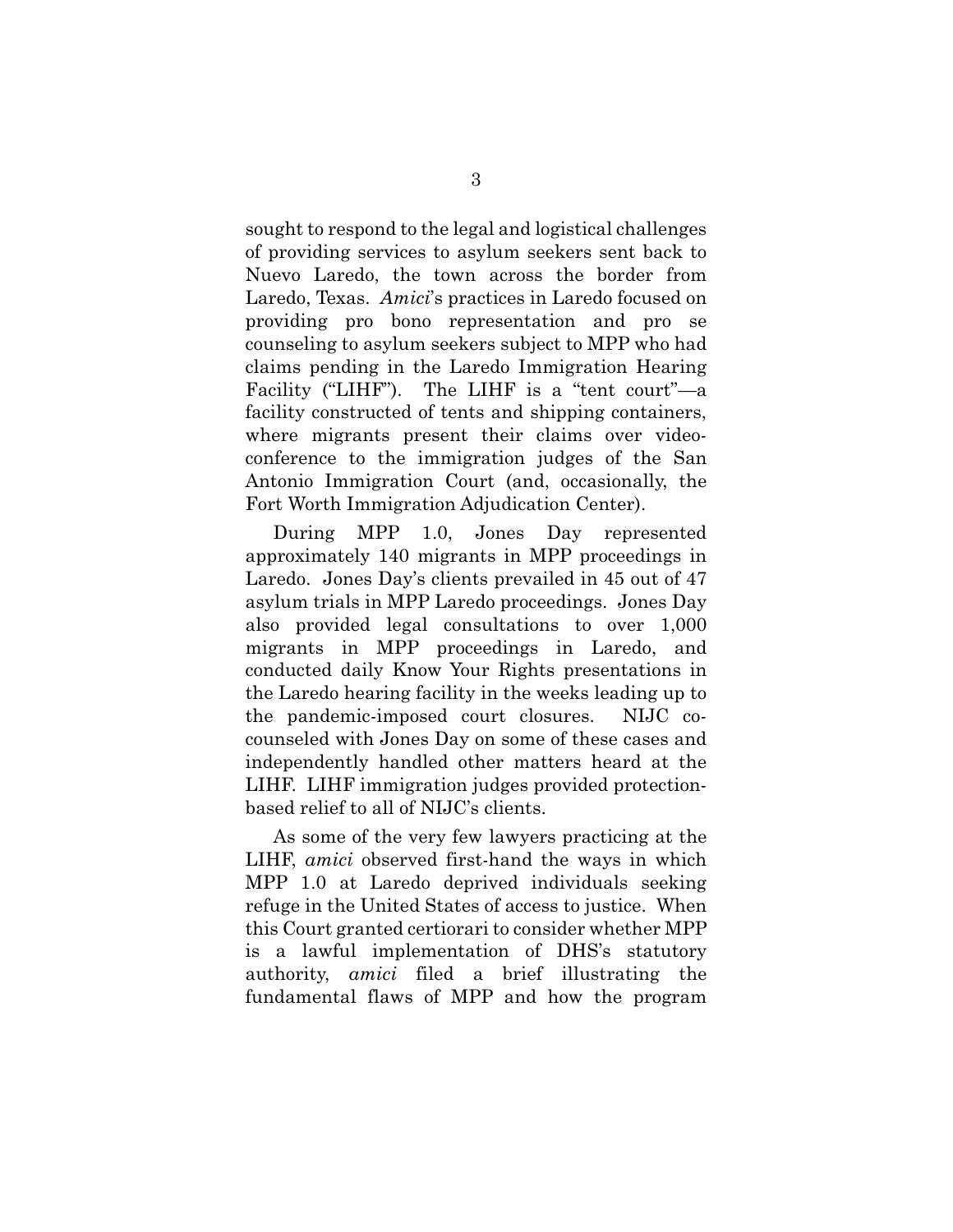impermissibly closed the doors of justice. Brief of the Laredo Project et al. as *Amici Curiae* Supporting Respondents, *Mayorkas v. Innovation Law Lab*, 141 S. Ct. 2842 (2021) (No. 19-1212). While the case was pending, MPP ceased due to a change in administration, and the Court dismissed the case as moot.

#### **Termination of MPP 1.0 And DHS's Outreach To The Border Project For Assistance with MPP 2.0**

On June 1, 2021, the Biden administration formally terminated MPP through a memorandum issued by the Department of Homeland Security ("DHS"). Two months later, the United States District Court for the Northern District of Texas determined that the June 1 memorandum was not issued in compliance with the Administrative Procedure Act, vacated the memorandum in its entirety, and remanded to DHS for further consideration. While that decision was on appeal, on October 29, 2021, the Secretary issued a new memorandum terminating MPP once again. The October 29 memorandum discussed the "several barriers in accessing counsel both in the United States and in Mexico" as one of the reasons to terminate MPP and cited *amici*'s brief in the challenge to MPP 1.0 before this Court. *See* Pet.App.298a-99a & n.70 (citing Brief of the Laredo Project et al. as *Amici Curiae* Supporting Respondents at 20-21, *Innovation Law Lab*, 141 S. Ct. 2842 (No. 19- 1212)).

The Fifth Circuit held that the Secretary's new memorandum could not be considered and forced DHS to maintain MPP (hereinafter referred to as "MPP 2.0"). Like the district court, the Fifth Circuit did not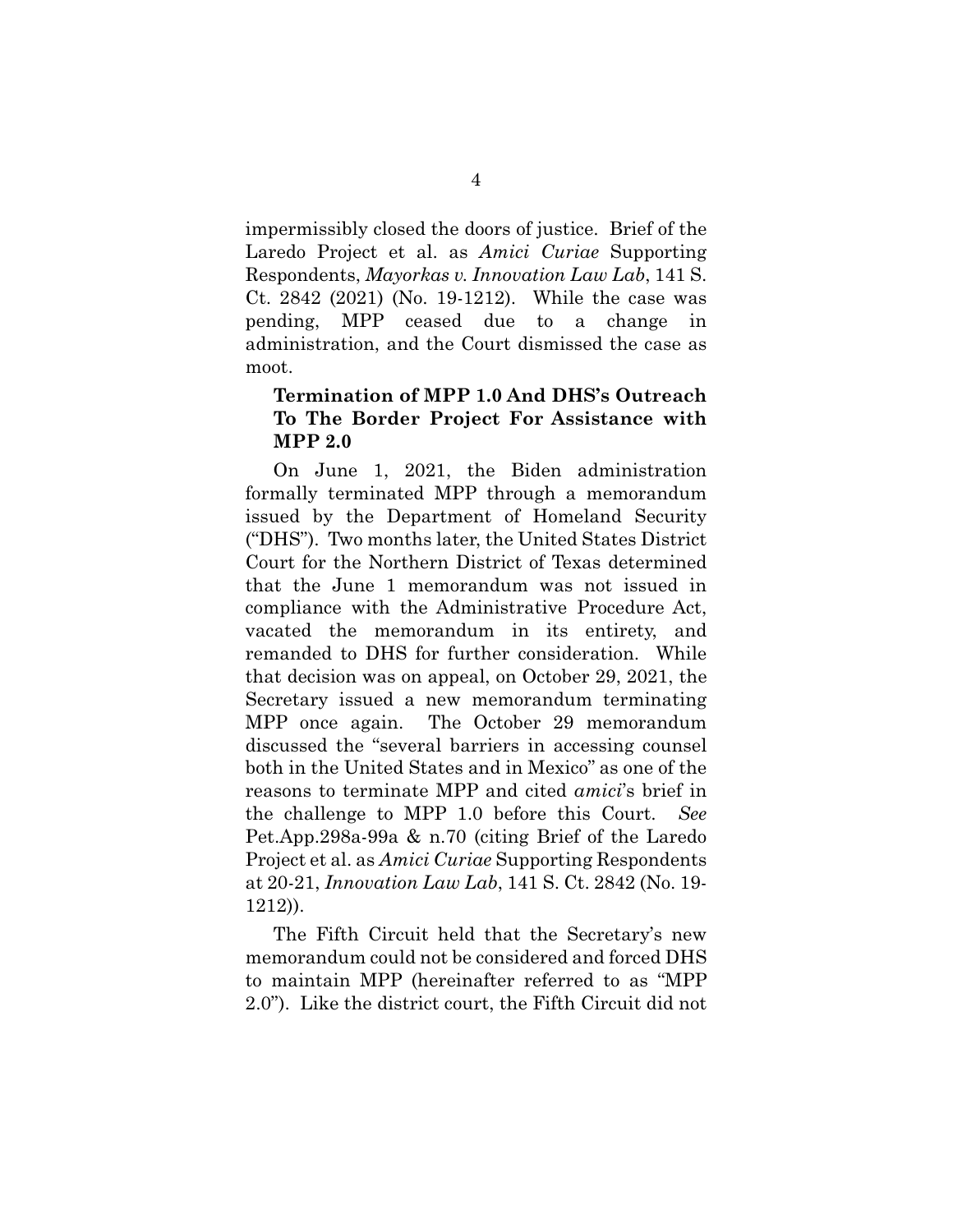consider the harms that MPP would continue to impose on asylum seekers and left the administration scrambling to figure out what improvements it could make to the program before implementation began. Like MPP 1.0, MPP 2.0 mandates that certain noncitizens seeking immigration relief in the United States be returned to Mexico during the pendency of their immigration proceedings. Unlike MPP 1.0, MPP 2.0 requires immigration authorities to ask every person in the program if they have a fear of returning to Mexico.

Given *amici*'s prior work in MPP 1.0, DHS approached Jones Day, requesting that the firm provide legal services to migrants enrolled in MPP 2.0. Jones Day agreed to do so at the El Paso Central Processing Center ("CPC") on a short-term basis, and partnered with NIJC and another law firm to set up a hotline and train over a dozen lawyers to counsel migrants placed in MPP 2.0 who expressed a fear of returning to Mexico. The project launched on December 6, 2021. From December 6, 2021 to December 22, 2021, *amici* were contacted by 135 migrants, completed over 125 consultations, and participated in 17 non-refoulment interviews in which migrants sought to establish that they had a fear of returning to Mexico. *Amici* provided analysis, critiques, and recommendations for improvement to officials at DHS about access to counsel and due process issues *amici* encountered during the initial stages of the MPP 2.0 roll-out. The Border Project has now resumed its work in Laredo.

The stories recounted herein are from Border Project clients unless otherwise specified. Despite the inherent challenges and risks, *amici* have dedicated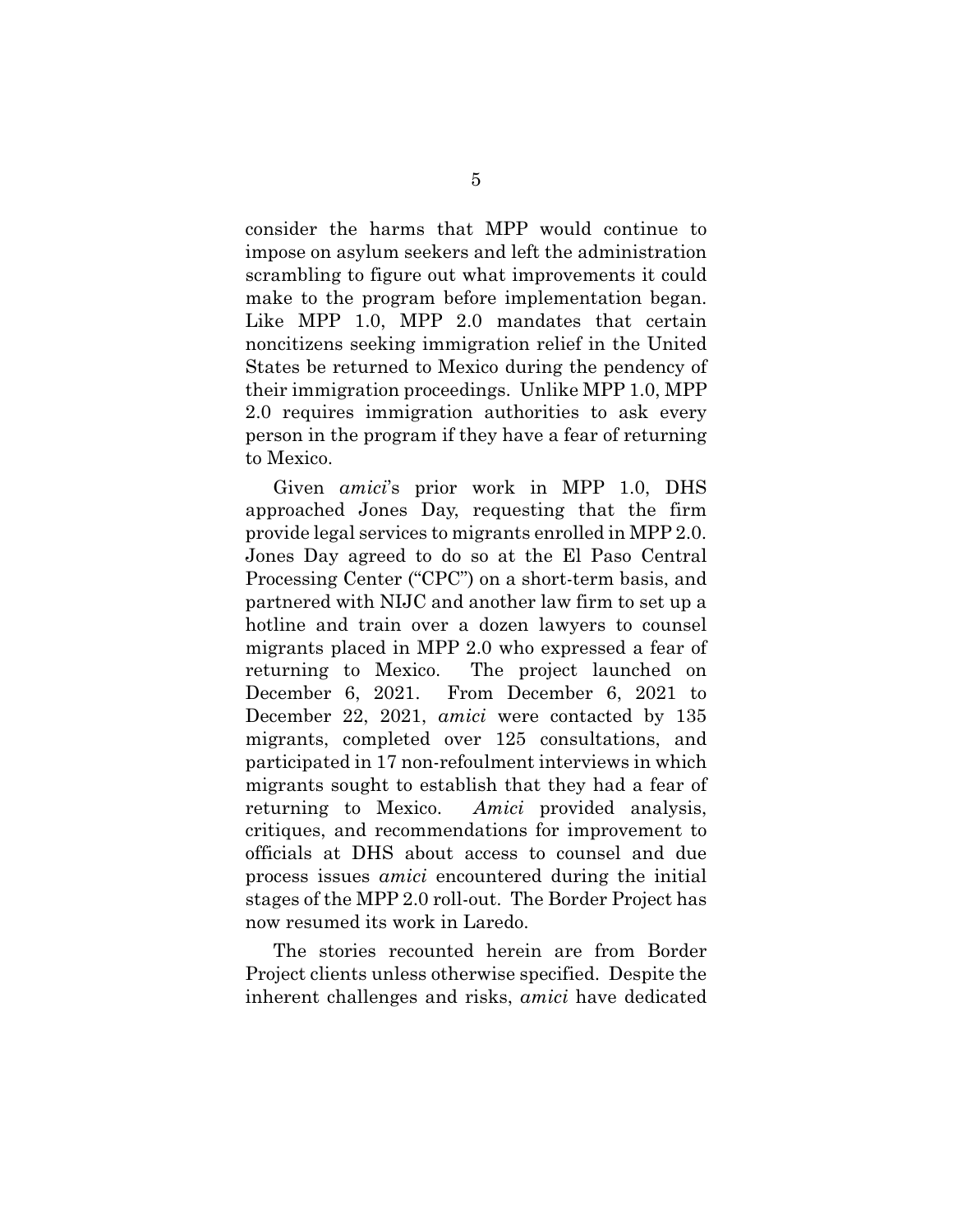themselves to bolstering access to justice for migrants who are detained or are otherwise in immigration proceedings in Laredo. *Amici* are committed to providing representation and other legal support to asylum seekers with meritorious claims. Consequently, *amici* have a strong interest in this matter—and a strong interest in safeguarding access to justice from the deleterious effects of MPP.

#### **SUMMARY OF ARGUMENT**

Access to justice "is the right conservative of all other rights, and lies at the foundation of orderly government." *Chambers v. Balt. & Ohio R.R. Co.*, 207 U.S. 142, 148 (1907). Access to justice includes (1) a meaningful opportunity to be heard and (2) the ability to obtain the assistance of counsel. *See Mathews v. Eldridge*, 424 U.S. 319, 333 (1976) ("The fundamental requirement of due process is the opportunity to be heard 'at a meaningful time and in a meaningful manner.'"); *Batanic v. INS*, 12 F.3d 662, 667 (7th Cir. 1993) (an alien's right to representation by counsel of the alien's choice is "an integral part of the procedural due process to which the alien is entitled") (quotation marks omitted); *Leslie v. Att'y Gen.*, 611 F.3d 171, 181 (3d Cir. 2010) (same); *Frech v. U.S. Att'y Gen.*, 491 F.3d 1277, 1281 (11th Cir. 2007) (same); *Baltazar-Alcazar v. INS*, 386 F.3d 940, 944 (9th Cir. 2004) (same); *Saakian v. INS*, 252 F.3d 21, 24 (1st Cir. 2001) (same); *Iavorski v. INS*, 232 F.3d 124, 128 (2d Cir. 2000) (same). MPP corrodes these twin pillars of access to justice.

Under MPP 1.0 in Laredo, Texas, *amici* witnessed first-hand how swiftly a policy can all-but-eliminate the access to justice protections afforded to those seeking asylum in the United States. Under MPP 1.0,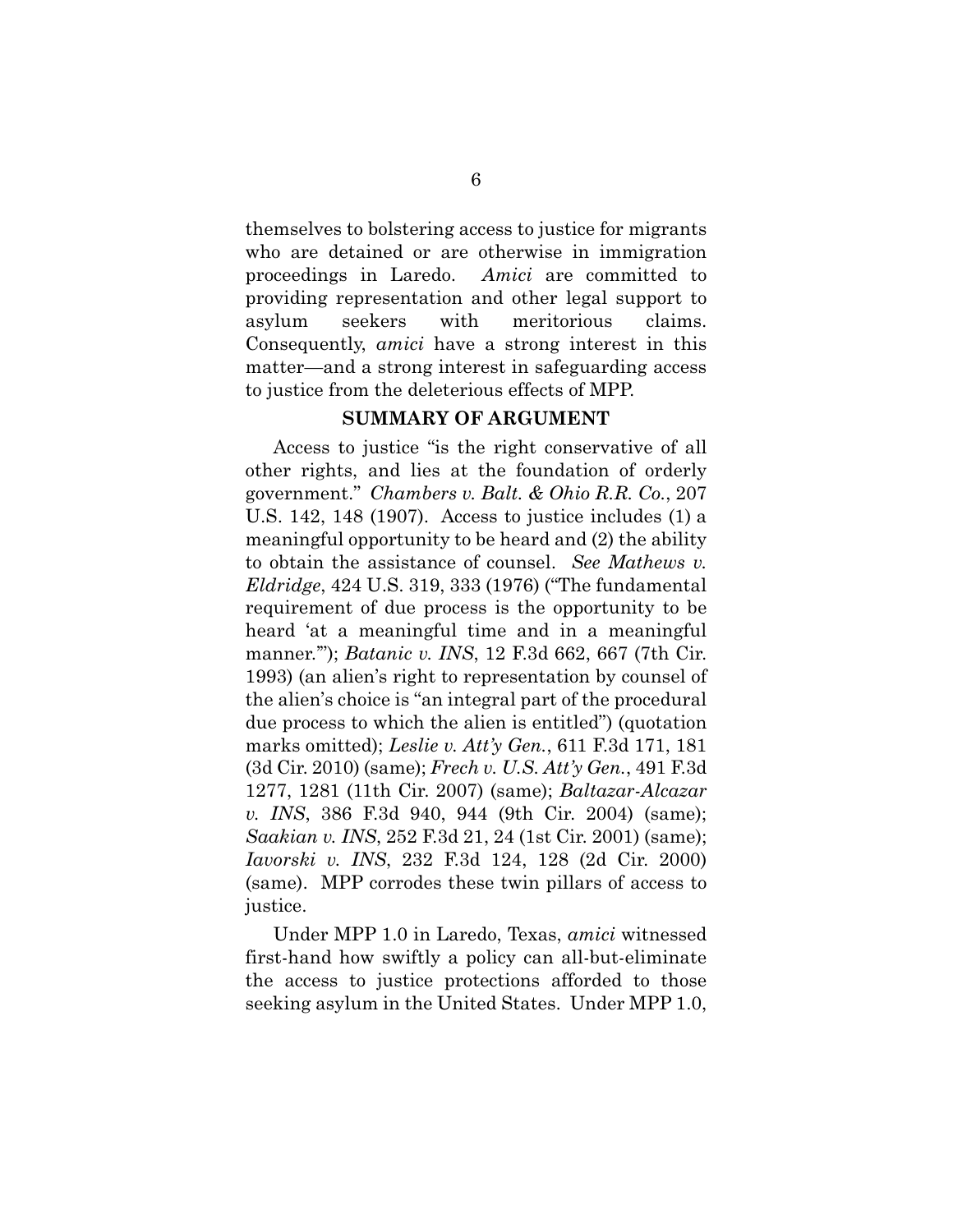asylum seekers located in Mexico often struggled to locate attorneys who could represent them across the border in United States immigration court. And even when asylum seekers managed to find representation for proceedings at LIHF, their lawyers—such as those at the Border Project and NIJC—faced serious obstacles providing representation: the migrants generally could not meet with their attorneys in person, had limited (or no) ability to receive or review documents, and had insufficient access to privacy and working phones. At times, clients represented by the Border Project and NIJC were under surveillance by Mexican cartels while conducting trial preparation by phone with their lawyers. Tragically, many were also kidnapped and became disconnected from their lawyers as a result, at times missing hearings because they were being held hostage by a cartel. Fear of kidnapping drove asylum seekers away from Nuevo Laredo, often rendering them transient and without the ability to communicate with counsel. These very issues led DHS to terminate MPP in June 2021 and again in October 2021.

A Texas district court and the Fifth Circuit have precluded DHS from applying its own policy preferences and, instead, required DHS to implement a policy that imposes structural hurdles effectively blocking any meaningful access to justice. With its hands tied, DHS acclaims a commitment to "reimplementing MPP in a way that enhances protection for individuals enrolled in the program" by coordinating with the Government of Mexico to provide access to shelters and transportation to and from hearings, as well as by handing out legal resource packets. Memo. from Dep't of Homeland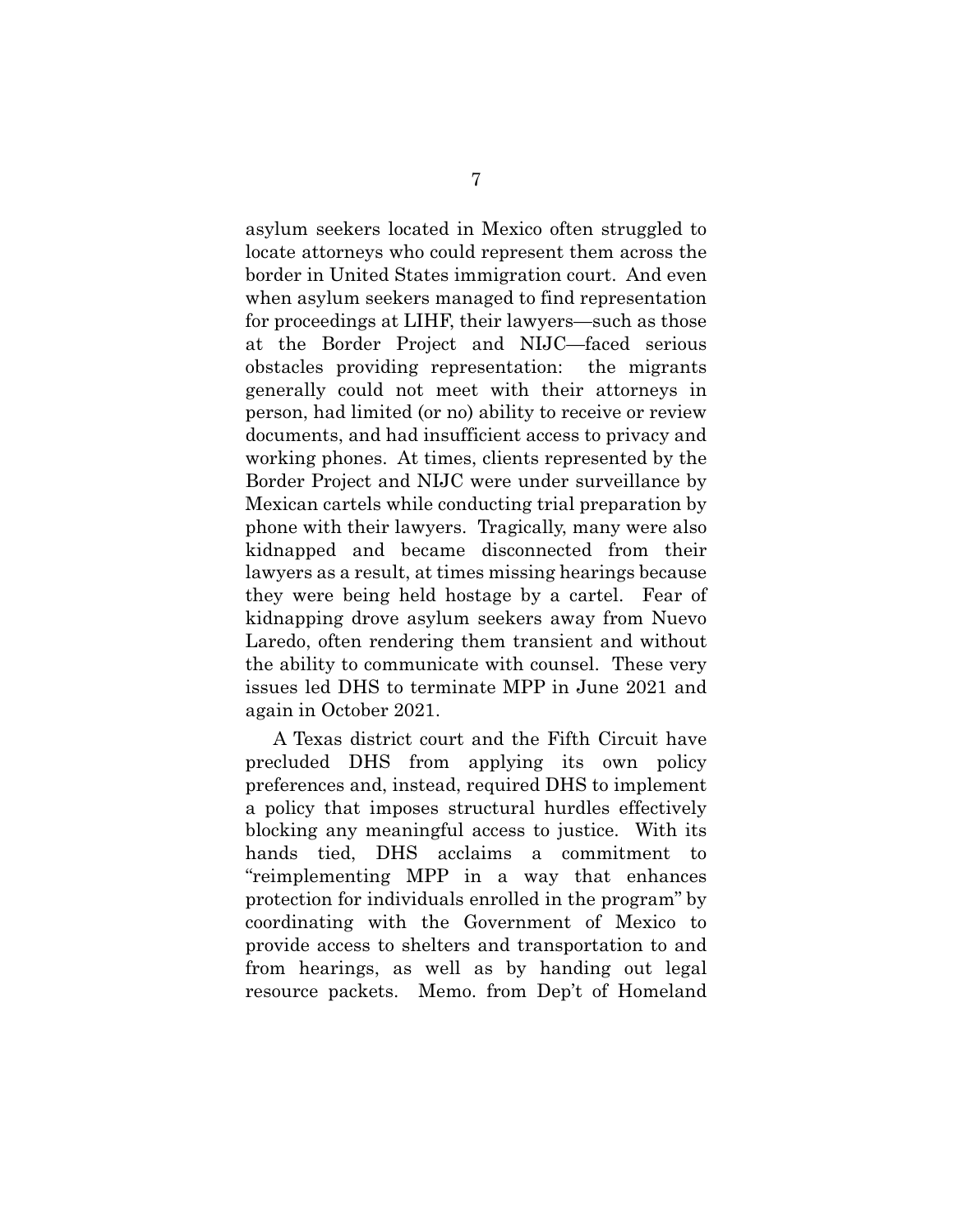Sec., *Guidance Regarding the Court-Ordered Reimplementation of the Migrant Protection Protocols* (Dec. 2, 2021), https://tinyurl.com/mtsx56t8 ("MPP Reimplementation Memo")). But these marginal steps do not (and cannot) solve the access to justice obstacles inherent in MPP.

Legal representation is the single most important factor affecting the outcome of an asylum claim. Yet, access to counsel is thwarted at every stage under any version of MPP. *First*, obtaining counsel is extremely difficult. Counsel is largely unavailable to migrants in Mexico pursuing asylum claims across the border. Migrants are usually in the United States for less than a day before being returned to Mexico and remain in government custody the entire time. During this time, only a few lawyers have very limited access to migrants for the sole purpose of providing an overview of MPP. This means that the attorneys present at the LIHF cannot possibly evaluate claims and take on representation of the hundreds of migrants enrolled in MPP. All migrants get is a nearempty list of legal service providers who might be able to help after migrants are returned to Mexico. But, as the Government's Brief acknowledges, violence in Mexico is endemic and cartels prey on migrants. As a result, migrants must find ways to contact these legal service providers by phone because they are unable to meet with most attorneys across the border. This setup almost assures asylum relief will be impossible for the vast majority of asylum seekers subject to MPP.

*Second*, even if a migrant under MPP retains counsel, the attorney faces numerous challenges preparing the migrant's claims. *Amici*, for instance, cannot travel to Nuevo Laredo due to the extreme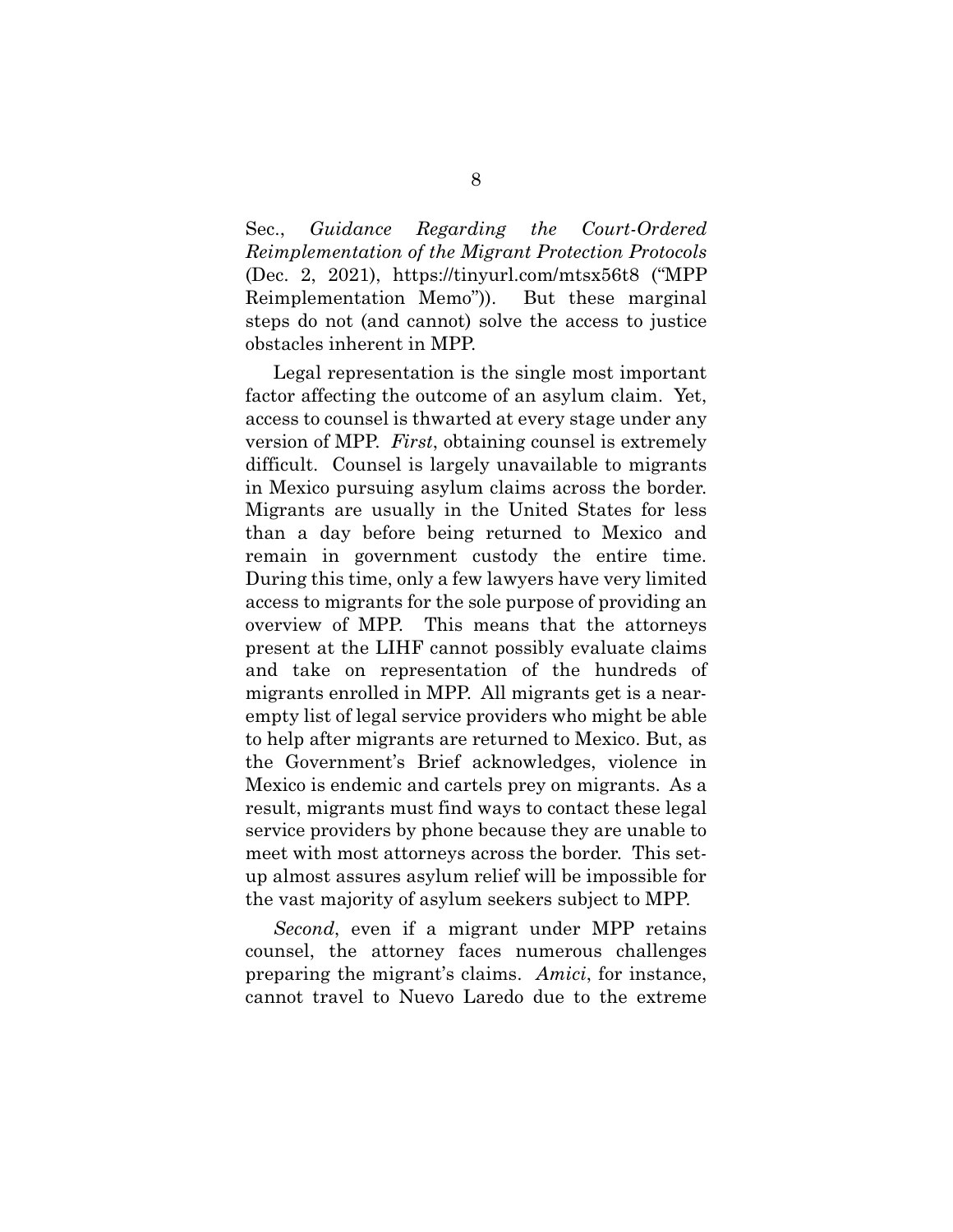danger such trips would pose to *amici*'s attorneys and clients. Accordingly, Border Project and NIJC attorneys typically cannot meet their clients in person before appearing in court. Mailing documents has proven impossible because migrants are transient and often live in temporary shelters or public spaces without reliable mailing service, and phone communication is often limited. Yet, attorneys are tasked with establishing trust with their extremely traumatized clients, building a case, and preparing a filing that, in *amici*'s cases, usually spans 300-350 pages of a variety of documents and reports. The obstacles are daunting and often insurmountable.

*Third*, many attorneys are meeting clients in person for the first time, an hour before the hearing on the client's asylum claim is set to take place. This leaves many attorneys scrambling to establish a rapport with their client, review with the client for the first time the massive filing that the attorney prepared on behalf of the client in a space where the client can speak freely, and answer any questions—all in less than the one hour usually permitted by authorities at the LIHF.

DHS's promise to provide transportation to and from hearings does nothing to ensure migrants have better access to counsel or that they will be prepared for their hearing. It also does not address the limitations at the hearings themselves, such as the fact that the tent court's microphones pick up every sound making confidential communication between clients and attorneys almost impossible. Moreover, even this limited transportation benefit requires cooperation with the Mexican government, which often has proven unwilling or unable to protect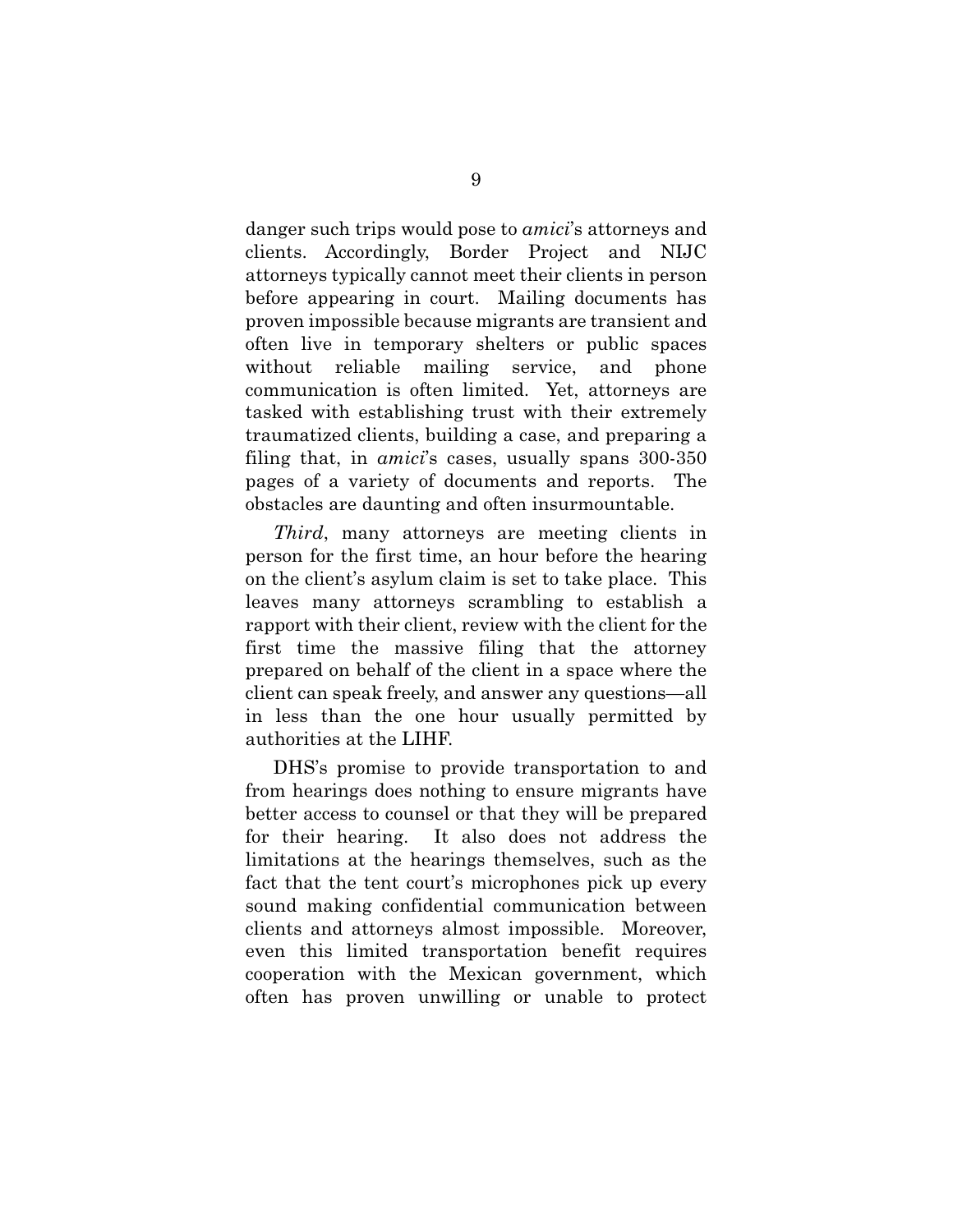migrants. As the Government's Brief explains, this forced cooperation raises executive power issues. Moreover, as many Border Project clients have seen first-hand, the Mexican government has turned a blind eye to, or actively participated through corrupt officials, in violence against MPP enrollees. This can hardly be considered access to justice.

MPP 2.0 is plagued by the same unfixable structural problems as its predecessor. And MPP's defects erode the very nature of our justice system.

#### **ARGUMENT**

#### **I. Access to Justice Is Critical In Asylum Cases.**

Consistent with the most basic access to justice principles, a noncitizen placed in removal proceedings has a statutory right to "counsel of the [noncitizen's] choosing" and a "reasonable opportunity … to present evidence on the [noncitizen's] own behalf." 8 U.S.C. § 1229a(b)(4). "The availability or absence of legal assistance often determines whether or not a person can access the relevant proceedings or participate in them in a meaningful way." U.N. Human Rts. Comm., *General Comment No. 32: Article 14, Right to Equality Before Courts and Tribunals and to a Fair Trial*, ¶¶ 9- 10, U.N. Doc. CCPR/C/GC/32 (Aug. 23, 2007). This is no different in asylum proceedings.

Indeed, having counsel is the "single most important factor affecting the outcome of an asylum case." Sabrineh Ardalan, *Access to Justice for Asylum Seekers: Developing an Effective Model of Holistic Asylum Representation*, 48 U. Mich. J.L. Reform 1001, 1015 n.51 (2015) (quoting Am. Bar Ass'n Comm'n on Immigr., *Reforming the Immigration System:*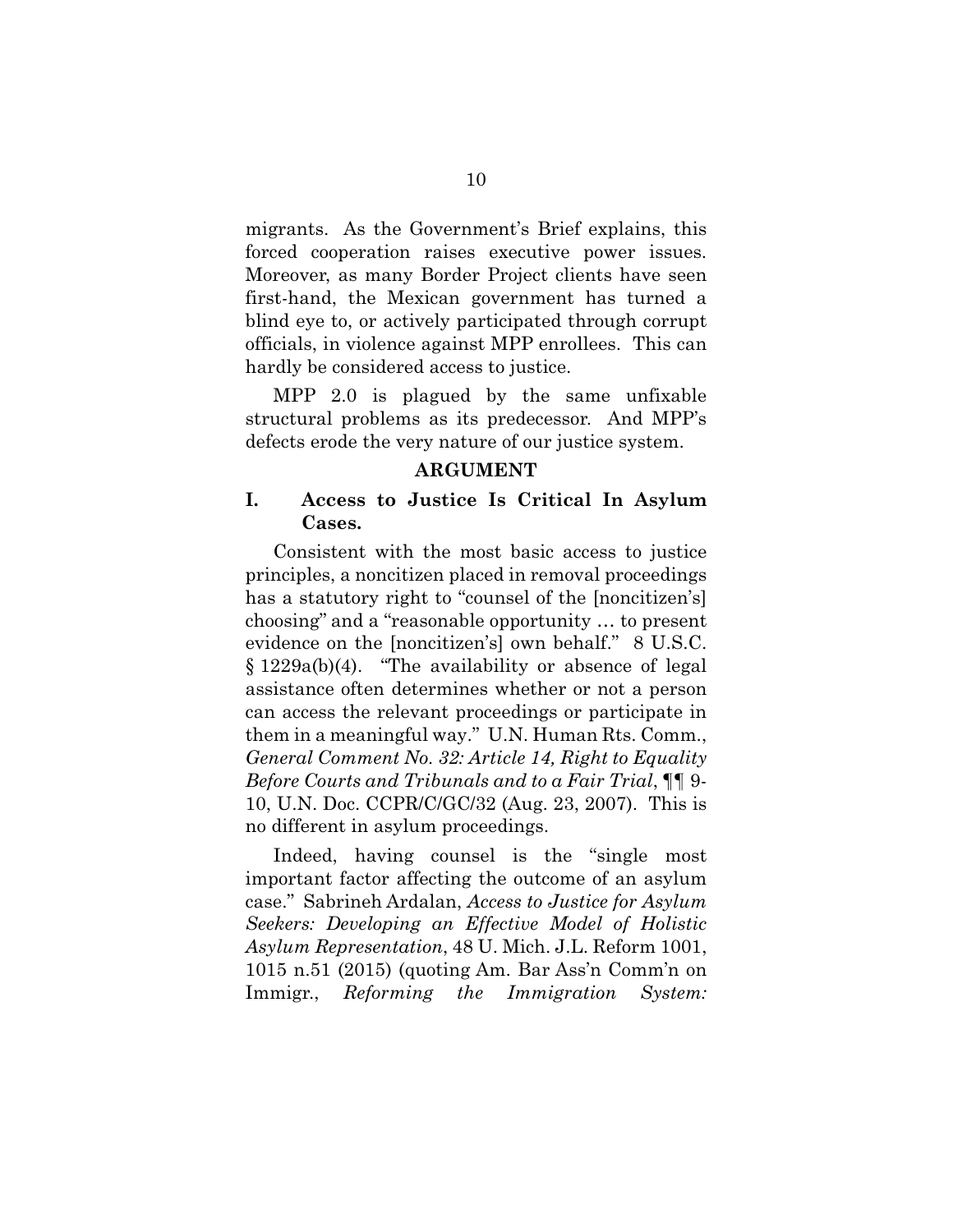*Proposals to Promote Independence, Fairness, Efficiency and Professionalism in the Adjudication of Removal Cases: Executive Summary* ES-7 (2010)). That is not surprising because presenting any asylum claim is daunting. Asylum seekers must prepare the Application for Asylum and for Withholding of Removal (Form I-589), which comprises over one hundred questions and fourteen pages of instructions. This form must be completed and submitted in English, yet most asylum seekers have little or no English proficiency. *See* U.S. Dep't of Just., EOIR, *Statistics Yearbook: Fiscal Year 2018*, at 18, https://tinyurl.com/t3v39le (last updated Aug. 30, 2019) (reporting that 89% of immigration court cases required translation services).

Furthermore, successful asylum applicants generally support their claims with evidence such as police reports, medical records, identification documents, and photographs—but asylum seekers frequently flee with little more than the clothes on their backs. And even those who bring documentation may have it stolen. If kidnapped, as many are, asylum seekers often are stripped of their possessions, including documents and photos (in hard copy or stored electronically on their cell phones). And asylum seekers frequently have reason to fear that friends and family back home will face persecution if they help the asylum seekers to gather documentation. Lawyers are the best, and often the only feasible, way for an asylum seeker to collect official documentation without the involvement of the applicant's vulnerable friends or family. Other essential parts of the presentation include coordinating fact affidavits from witnesses in the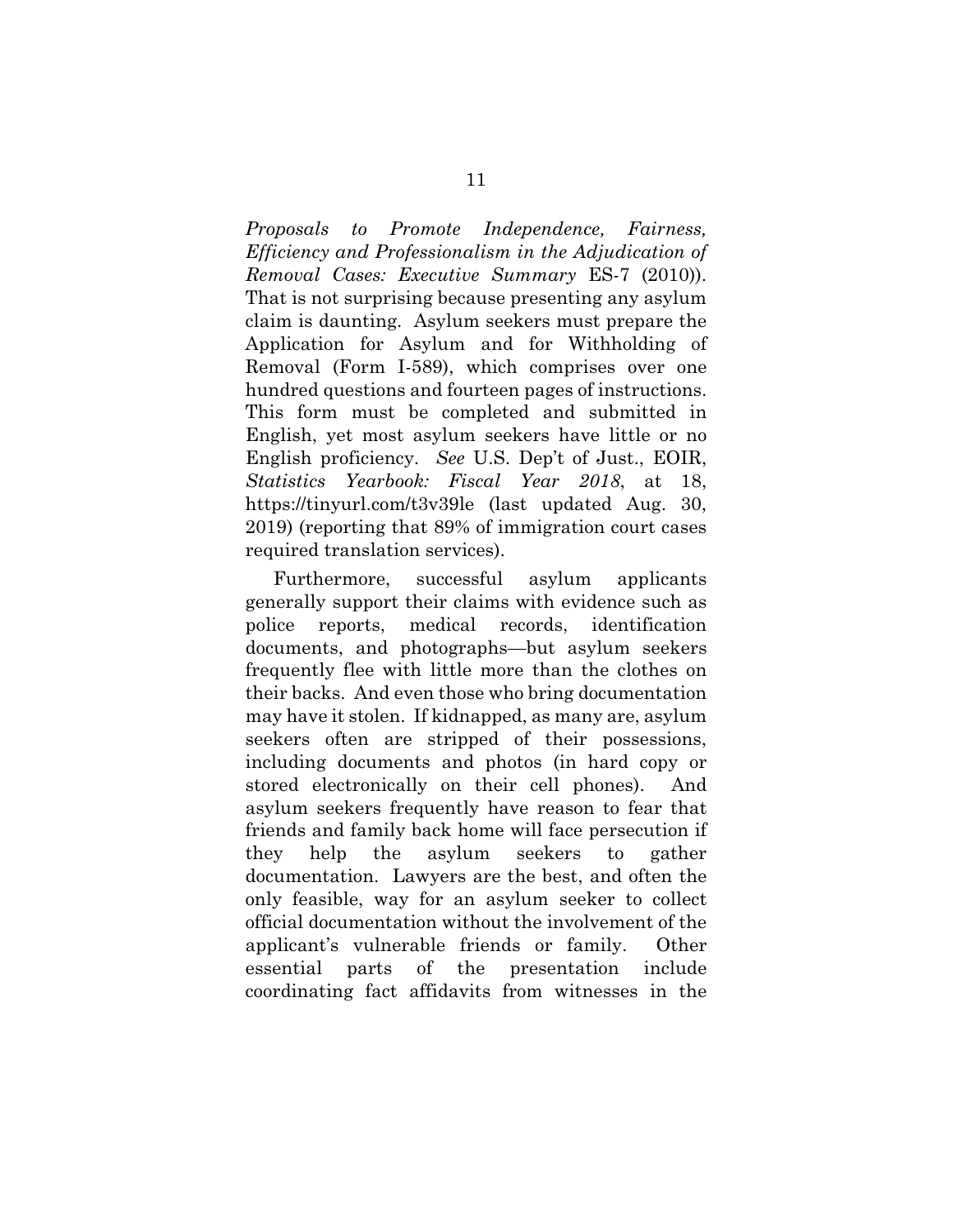applicant's home country; retaining an expert to prepare a report regarding the state of human rights and other conditions in the applicant's country of origin; and coordinating certified English translations of any non-English language materials relevant to the applicant's fear of return to their country. In most of the Border Project's cases, this filing spans 300-350 pages.

Without lawyers, asylum applicants' challenges are further compounded by their reactions to trauma. Having fled extreme violence in search of safety, many asylum seekers experience post-traumatic stress disorder ("PTSD") and other mental health challenges. Stephen Paskey, *Telling Refugee Stories: Trauma, Credibility, and the Adversarial Adjudication of Claims for Asylum*, 56 Santa Clara L. Rev. 457, 461 (2016). "Avoiding painful topics is common among trauma survivors, and when asylum seekers do open up, their memories can flood together." Ardalan, *supra*, at 1020. Asylum applicants who experience trauma are less likely to recall the details of their persecution consistently over time, and are more likely to recall memories in overgeneralized terms or to minimize the importance and intensity of their trauma. Carol M. Suzuki, *Unpacking Pandora's Box: Innovative Techniques for Effectively Counseling Asylum Applicants Suffering from Post-Traumatic Stress Disorder*, 4 Hastings Race & Poverty L.J. 235, 257 (2007); Pub. Interest Pro Bono Ass'n, *Working with Survivors of Abuse: A Trauma Informed Approach* 2 (Oct. 7, 2020), https://tinyurl.com/y8also7m. "None of these things [is] a reliable measure of whether a survivor is truthful, and yet they are the very things an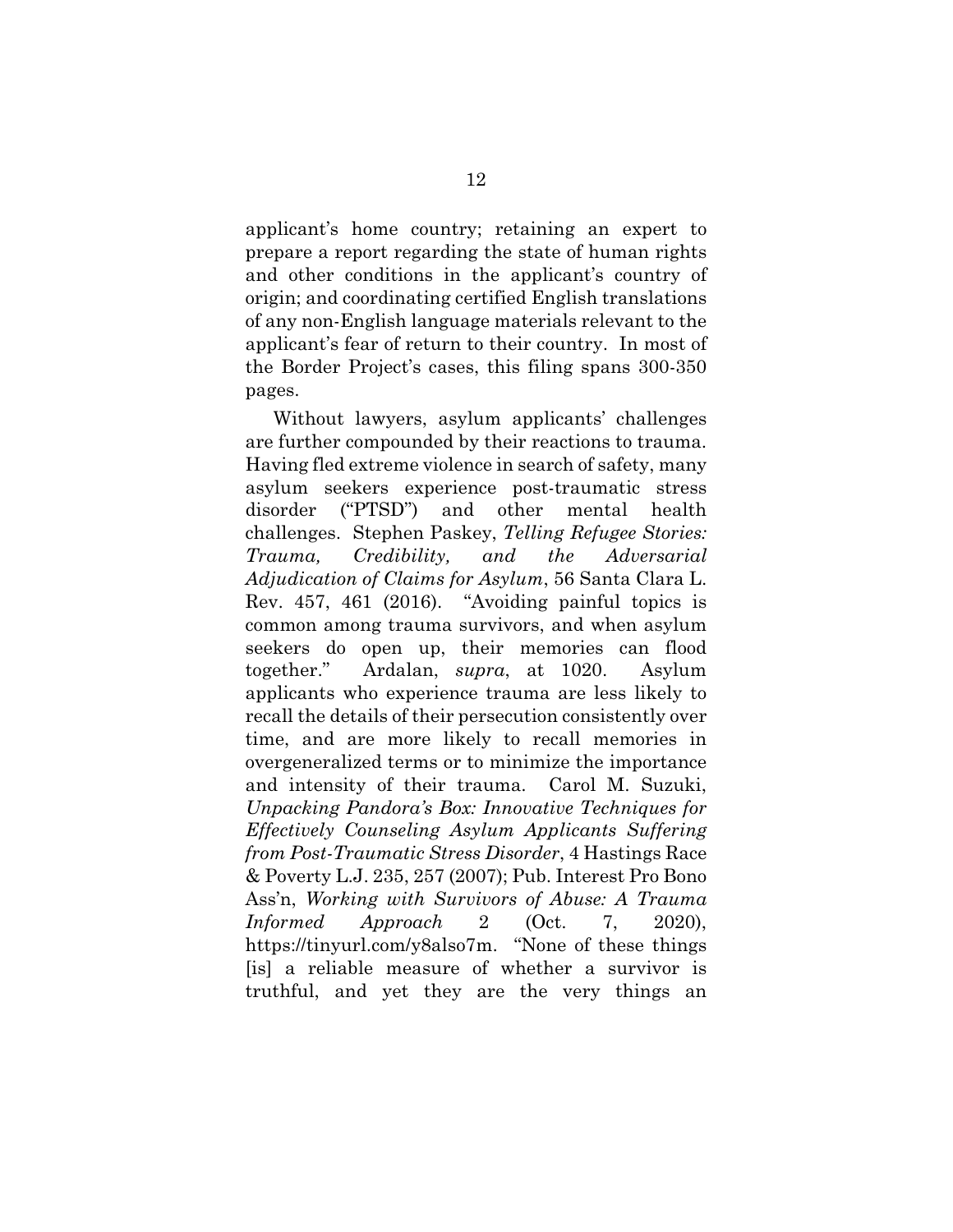immigration judge will typically point to as evidence that an asylum seeker is not credible." Paskey, *supra*, at 461-62. Lawyers are seldom therapists, but they can help a traumatized asylum applicant to clarify and corroborate their experiences and to obtain documentation and supporting materials to establish credibility.

It is for these reasons that an asylum applicant with representation is multiple times more likely than a pro se applicant to obtain relief. *See* TRAC Immigr., *Asylum Representation Rates Have Fallen Amid Rising Denial Rates* (Nov. 28, 2017), https://tinyurl.com/y8fn2pzt; Ardalan, *supra*, at 1003 & n.6; Samantha Balaban et al., *Without A Lawyer, Asylum-Seekers Struggle With Confusing Legal Processes*, NPR (Feb. 25, 2018), https://tinyurl.com/ yayysqgp. In a survey of asylum decisions issued in FY 2018, 40% of represented asylum applicants obtained some form of immigration relief, compared to only 11.4% of applicants who were unrepresented. *See*  TRAC Immigr., *Asylum Decisions*, https://tinyurl.com/ muvhrtzp (last visited March 16, 2022) (filtered for FY 2018). In FY 2017, those numbers were 48.1% for asylum seekers with counsel and only 11.5% for asylum seekers without counsel. *See id.* (filtered for FY 2017). And in FY 2016, those numbers were 55.6% for asylum seekers with counsel and only 11.2% for asylum seekers without counsel. *See id.* (filtered for FY 2016).3

 $\overline{a}$ 

<sup>3</sup> The data for FY 2019 and FY 2020 are not entirely reliable because thousands of asylum cases have been omitted. *See*  TRAC Immigr., *Asylum Decisions*, https://tinyurl.com/muvhrtzp (last visited Mar. 16, 2021) ("13,160 Asylum Applications Disappeared From EOIR Data during FY 2019-2022"); TRAC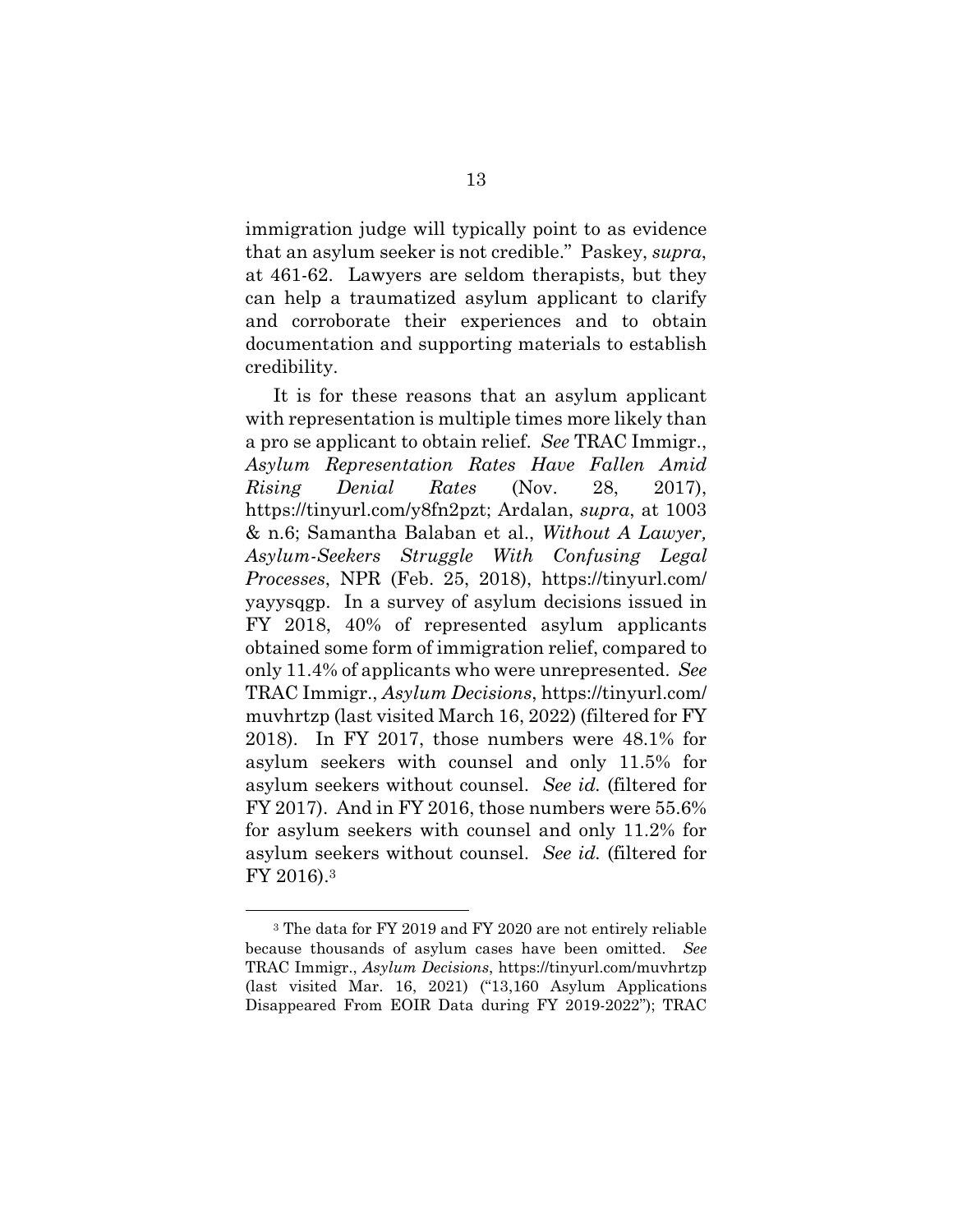In MPP 1.0, the differences were even more stark. During the first implementation of MPP, only 0.65% of unrepresented individuals were granted some form of relief, compared to 26.4% of individuals who were represented by an attorney. TRAC Immigr., *MPP (Remain in Mexico) Deportation Proceedings—All Cases*, https://tinyurl.com/2p8ctwtx (last visited Mar. 16, 2022).

#### **II. MPP, In Any Form, Thwarts Access to Justice.**

The purpose of MPP is to prevent individuals who arrive at the southern border seeking asylum from entering the United States. These asylum seekers are returned to Mexico with little else but a notice to appear in U.S. immigration court at a later date. In MPP 1.0 at Laredo, it was almost impossible for asylum seekers to find attorneys to represent them. Migrants enrolled in MPP 1.0 at other ports along the southern border also struggled to retain counsel. Only

 $\overline{a}$ 

Immigr., *After EOIR Fixes Most Egregious Data Errors, TRAC Releases New Asylum Data—But with a Warning* (Sept. 16, 2020), https://tinyurl.com/y3q4rzou (discussing missing data). Nonetheless, the data that are available indicate that in FY 2019 and FY 2020, an asylum seeker with representation was approximately twice as likely to obtain relief as an asylum seeker without representation. *See* TRAC Immigr.*, Asylum Decisions*, *supra* (filtered for FY 2019, showing that 34% of represented migrants obtained some form of relief, compared with 16.5% of unrepresented migrants; and filtered for FY 2020, showing that 32.1% of represented migrants obtained some form of relief, compared with 19.2% of unrepresented migrants). These statistics were generated by the Transactional Records Access Clearinghouse using EOIR data; EOIR-generated statistics do not straightforwardly address the issue. *See* Jeffrey S. Chase, *EOIR's New Math* (Dec. 12, 2020), https://tinyurl.com/ycbjxll4.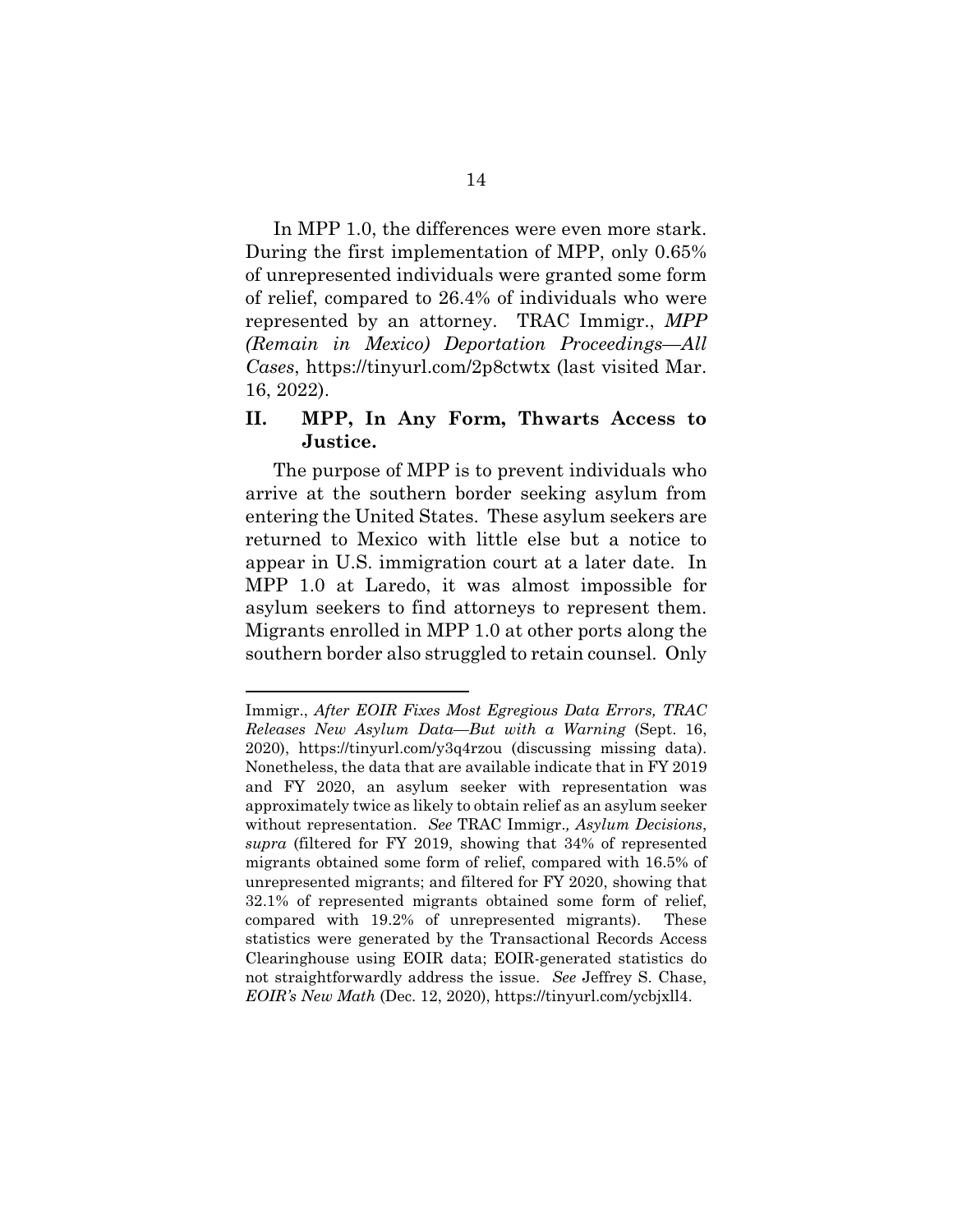7% of migrants under MPP 1.0 were represented. TRAC Immigr., *MPP (Remain in Mexico) Deportation Proceedings*, *supra*.

Now required to implement MPP 2.0, the government has suggested it will "enhance[] protection for individuals enrolled in the program." MPP Reimplementation Memo, *supra*. But there is little evidence that MPP 2.0 will usher in a sea change for migrants' access to justice. The conditions in Mexico have not improved and U.S. attorneys will still be unable to maintain a physical presence in Mexico. As such, migrants in MPP will continue to have limited ability to retain counsel, and counsel will be severely constrained in preparing and presenting their clients' asylum claims.

#### **A. Migrants In MPP Face Extraordinary Difficulties Retaining Counsel.**

MPP makes it extraordinarily difficult for migrants to find an attorney to represent them. Asylum seekers in removal proceedings in the United States are generally able to relocate to areas where they have familial and other support networks, and their cases may be moved to courts near where they reside. Human Rts. Watch, *"We Can't Help You Here": US Returns of Asylum Seekers to Mexico* 34 (2019), https://tinyurl.com/mrywk3vr. Once in the United States, asylum seekers have access to attorneys and non-profit legal service providers, who can offer inperson consultations through which they take on individual cases for representation. By contrast,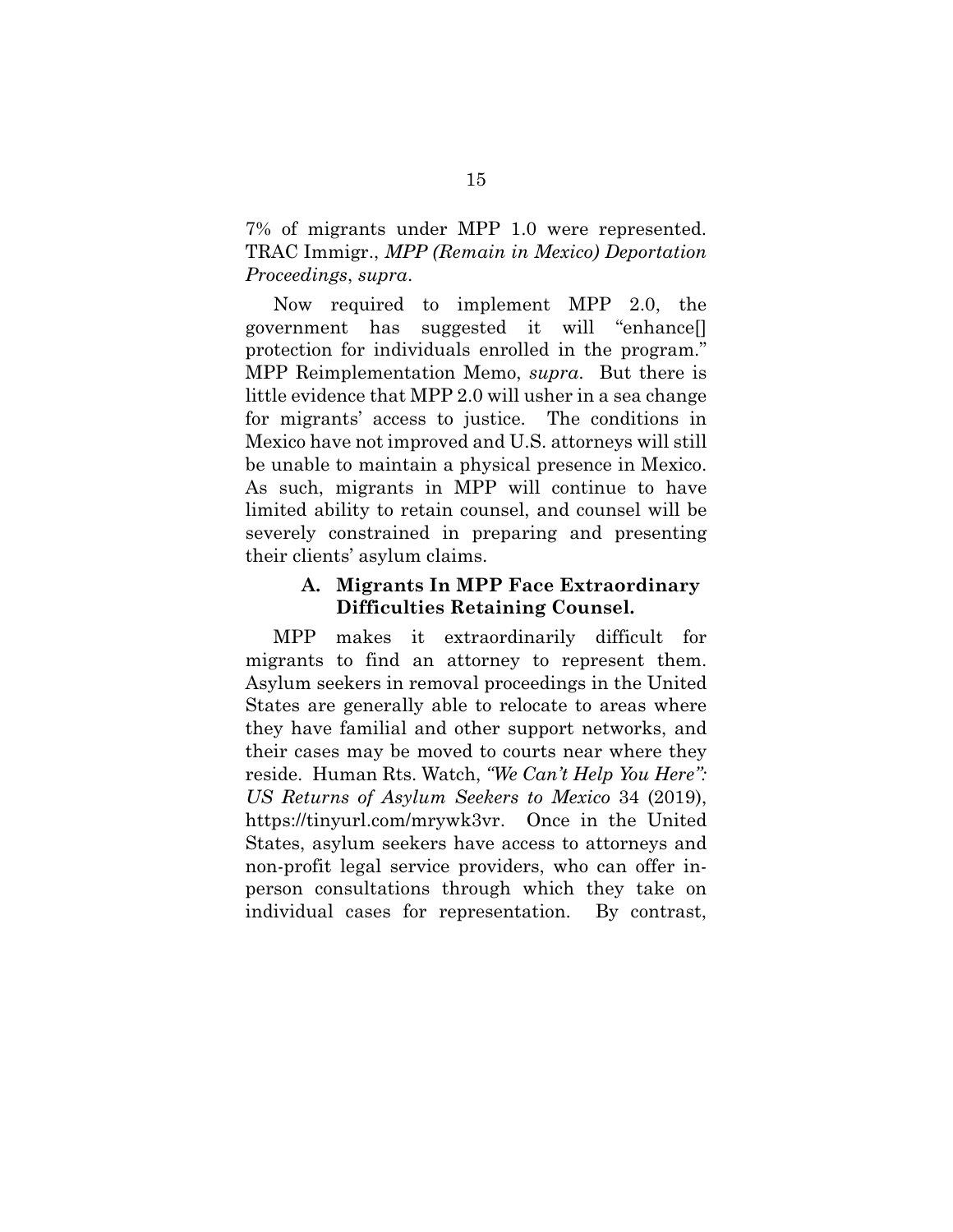under MPP, no such network of legal service providers is available.

DHS distributes to migrants enrolled in MPP 2.0 the "legal resource packets" containing contact information for legal service providers in the United States and guidance "about where they can locate places in Mexico to engage in telephonic or video communications with counsel." MPP Reimplementation Memo, *supra*, at 6. But that document is of limited value. The packet distributed at the Laredo IFH only contains the contact information for the Border Project; no other service providers are listed. *See* U.S. Dep't of Just., *List of Pro Bono Legal Service Providers*, https://tinyurl.com/2p83w45b (last updated Jan. 2022). For Brownsville, no dedicated MPP list is provided. The dearth of names illustrates the reality that many groups who typically provide legal assistance to asylum seekers are unable to do so in these circumstances.

The Government's Brief acknowledges that migrants face "predatory violence" in Mexico. Gov't Br. at 28. Indeed, violence is endemic in Mexico. The U.S. State Department assesses five states in Mexico as posing the highest possible safety risk (Level 4) the same level as conflict-ridden countries such as Syria, Iran, Libya, and Afghanistan. U.S. State Dep't, Bureau of Consular Affairs, *Mexico Travel Advisory* (Mar. 11, 2022), https://tinyurl.com/wca3r5h3. "Organized crime activity—including gun battles, murder, armed robbery, carjacking, kidnapping, forced disappearances, extortion, and sexual assault—is common along the northern border" of Tamaulipas, where "[h]eavily armed members of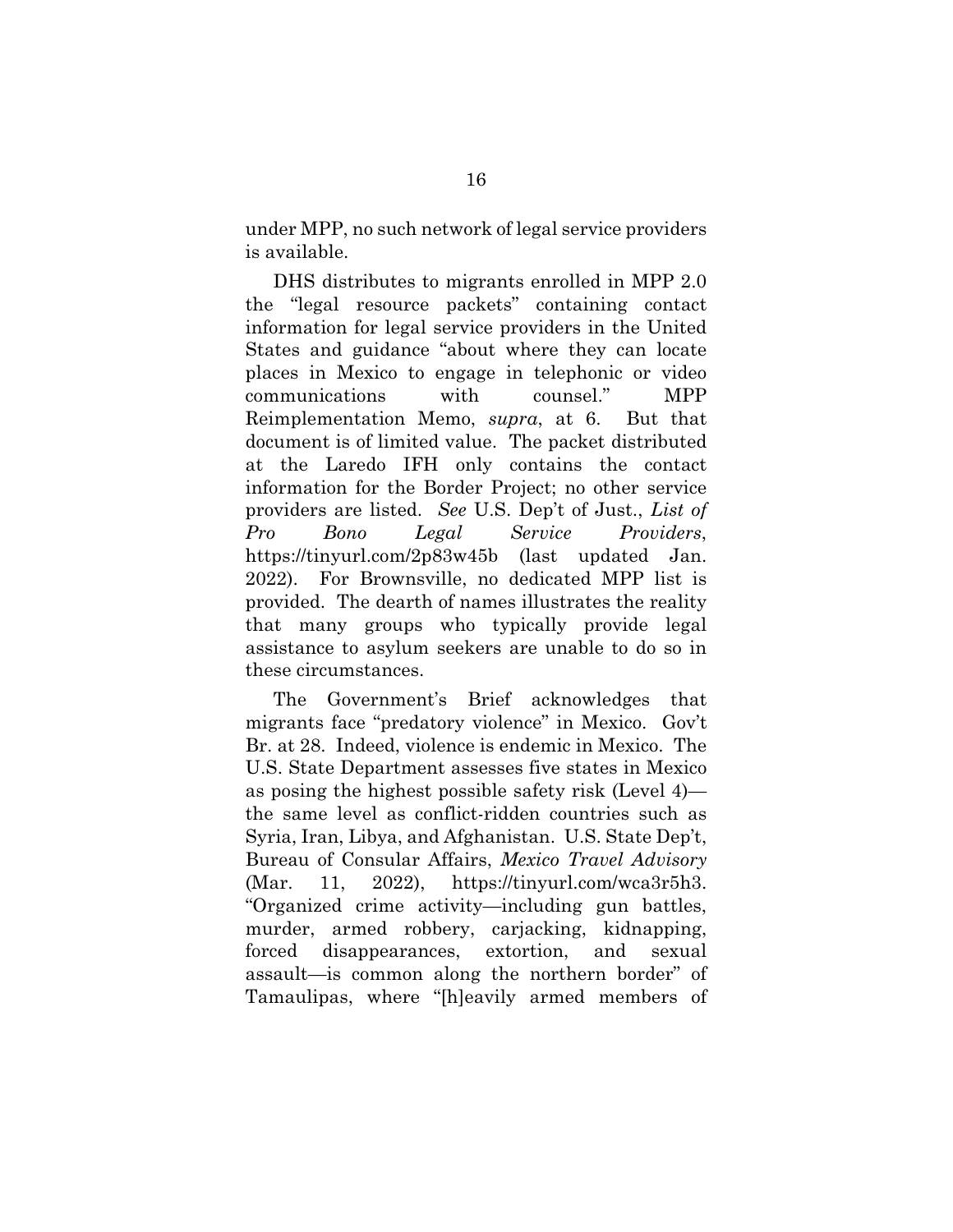criminal groups … operate with impunity." *Id.* The State Department advises United States citizens not to travel to Tamaulipas at all. *Id.* Additionally, the State Department has issued travel advisories for many Mexican states due to "crime and kidnapping." *Id.* 

During MPP 1.0, the Border Project considered providing assistance to MPP enrollees by travelling across the border to Nuevo Laredo, but determined that it was far too dangerous to do so, both for its own attorneys and for those migrants it would be serving. When Border Project attorneys took an exploratory trip across the border, the local pastor with whom they were scheduled to meet (who ran a shelter for migrants) was missing; he had been kidnapped a few days earlier by cartel members, reportedly because he attempted to stop them from kidnapping asylum seekers. *See* Premier Christian News, *Still no sign of pastor one year after kidnapping* (Aug. 3, 2020), https://tinyurl.com/yaefrzaq; Premier Christian News, *Mexico: Commission calls for update three months after Pastor kidnapping* (Nov. 4, 2019), https://tinyurl.com/yxl45swa. And twenty-six percent of *amici*'s clients under MPP 1.0 at Laredo were kidnapped at least once after being forced to return to Mexico.

The Border Project has continued to monitor conditions in Nuevo Laredo and has no plans to send attorneys there. Even if migrants relocate to areas in Mexico that are relatively safer than Nuevo Laredo, that would only replace one logistical hurdle with another. It is not feasible for the Border Project to send attorneys all over Mexico to meet with clients; doing so would create substantial logistical difficulties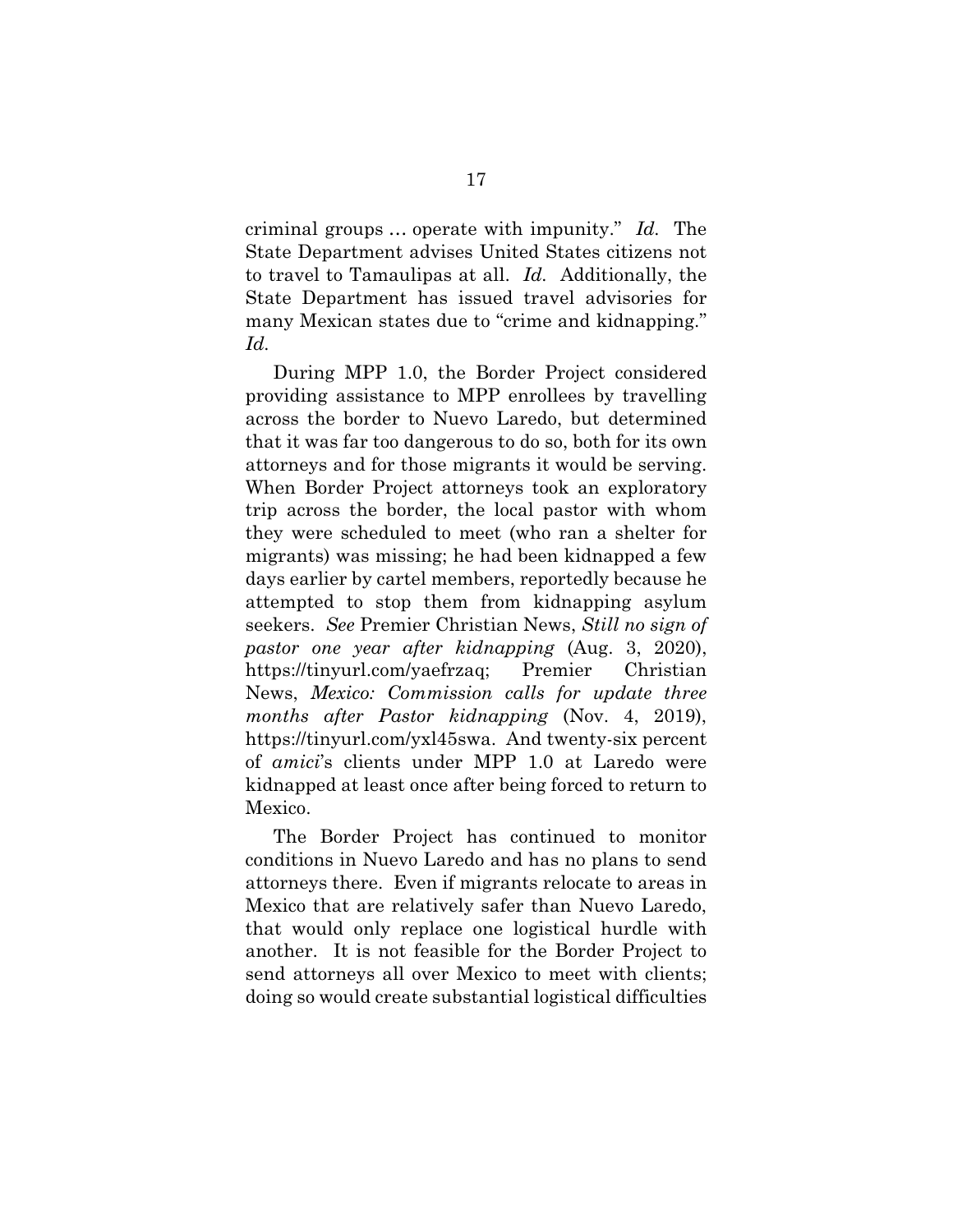in the representation of clients and would consume resources and further restrict the number of cases the Border Project can take on.

Migrants enrolled in MPP 2.0 will also struggle to reach attorneys by phone from Mexico even if the U.S. government were to tell them where they could find a phone. Accessing a phone is only part of the problem. During MPP 1.0, migrants were often worried that the Border Project's phone number really belonged to a government official (who could deny relief), or to a cartel member (who could inflict harm). And migrants are scared of who might be listening to their conversations. Many Border Project clients stayed at shelters in Nuevo Laredo where, as a security measure, shelter staff only allowed residents access to their phones during limited hours of the day. Even then, calls happened in a communal space where Border Project clients had no privacy and feared the intimate details of their asylum claims would be heard by adverse parties, or by their children, who would be traumatized by such information. One migrant called the Border Project from a broom closet in a shelter because she was concerned that the pastor who ran the shelter was working with a cartel and might use against her the information she shared over the phone. In MPP 2.0, shelters continue to restrict migrants' access to phones and migrants still report feeling unsafe.

Once cartels discover the places where the U.S. government encourages migrants to make telephone or video calls, the ability for these communication hubs to provide any form of access to counsel vanishes. Given these conditions, many attorneys are hesitant to advertise their services or provide services at all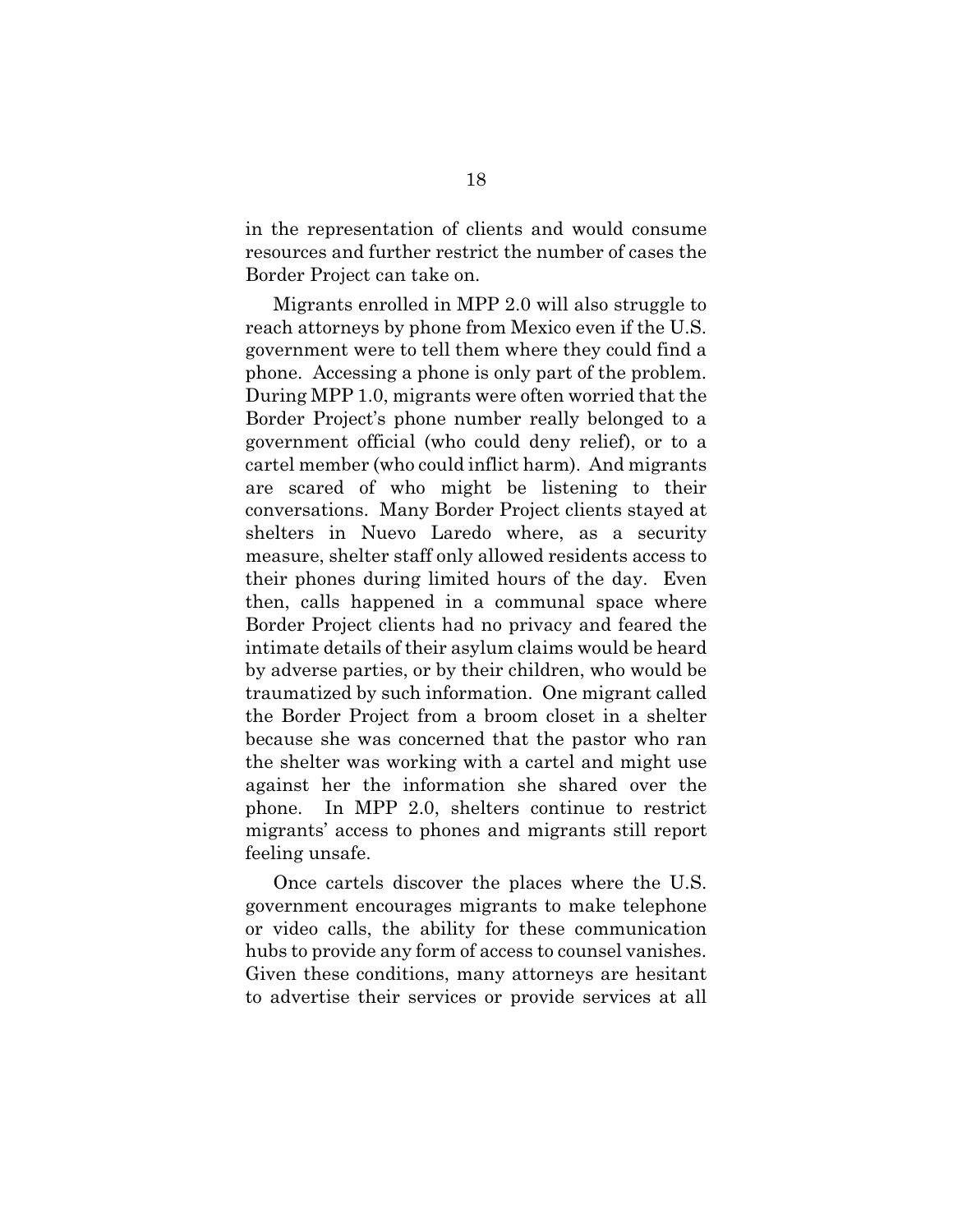because it places them at the potential receiving end of a cartel's demand for ransom. Cartels frequently target "asylum seekers outside shelters, [immigration] offices, at bus stations, and in transit between those locations." Strauss Ctr. for Int'l Sec. & Law, *Migrant Protection Protocols: Implementation and Consequences for Asylum Seekers in Mexico* 34 (May 2020), https://tinyurl.com/y9c968qz. The cartel targets migrants "on the assumption that most asylum seekers in the MPP program have US relatives who can be extorted." Human Rts. Watch, *US: Investigate 'Remain in Mexico' Program* (June 2, 2020), https://tinyurl.com/y38bl9jt. "After being physically apprehended, asylum seekers are typically taken to warehouses or other locations where they are held until people pay their ransom, which is usually thousands of dollars." Strauss Ctr., *supra*, at 34.

Other U.S.-based attorneys have reported being threatened. *See* Human Rts. First, *Remain in Mexico Restart Threatens Safety of Attorney and Humanitarian Workers* (Nov. 2021), https://tinyurl.com/unewk2xn. The Border Project has even switched to non-traceable "burner" phones for client and potential client communications, to minimize the risk of individual attorneys being targeted for extortion. But communication under these circumstances is extraordinarily labor intensive. To obtain a consultation with the Border Project under MPP 1.0, a migrant would need to call the Border Project hotline, staffed by Border Project paralegals, and leave a callback number that staff using a burner phone—would call-back to conduct an initial screening and to schedule a meeting with Border Project attorneys. At the scheduled meeting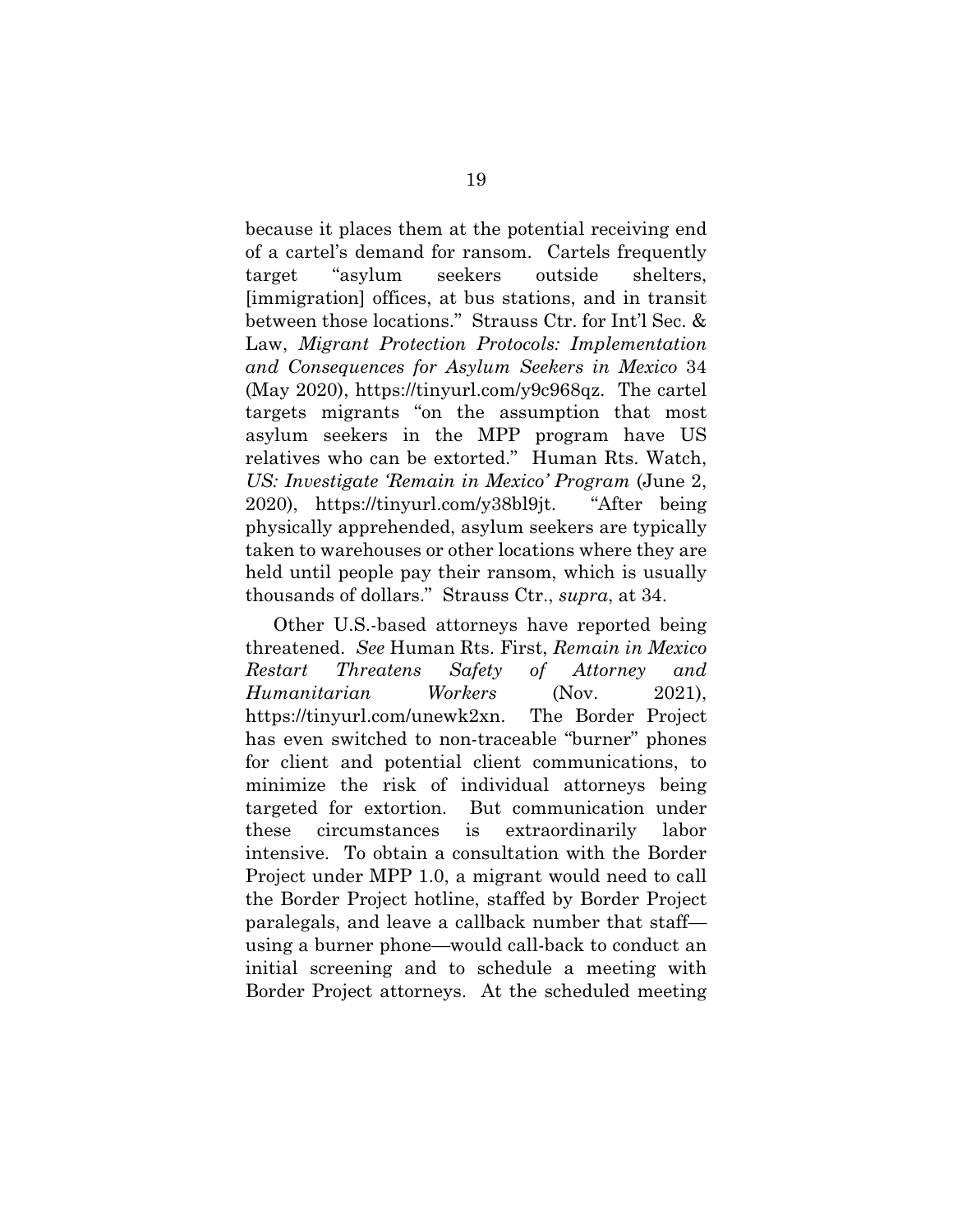time, Border Project attorneys would call the migrant using yet another burner phone or, in certain cases where the migrant's internet connection was sufficiently robust, using a business conferencing system. The same methods were also used to coordinate meetings with Border Project clients. Clients were assigned code numbers to use when they called the Border Project to confirm their identity. Many other service providers cannot offer the same resources and labor-intensive service. Providing a "legal resource packet" changes none of this.

This Court has recognized that the "right to be heard [is], in many cases, of little avail if it does not comprehend the right to be heard by counsel." *Goldberg v. Kelly*, 397 U.S. 254, 270 (1970) (quoting *Powell v. Alabama*, 287 U.S. 45, 68-69 (1932)). But for the vast majority of asylum applicants subject to MPP, retaining counsel will remain, as a practical matter, impossible. The very structure of MPP prevents it.

#### **B. MPP Impedes Counsel's Preparation of Asylum Claims.**

Even when a migrant subject to MPP is able to retain counsel, providing that legal representation is a significant challenge. Many immigration practitioners in the United States are unable logistically or otherwise—to provide services to migrants across the border in Mexico. Human Rts. Watch, *We Can't Help You Here*, *supra*, at 34. For safety reasons, *amici* cannot travel to Mexico to meet with their clients. *See* Part II(A). Mexican attorneys cannot substitute for counsel in the United States because attorneys in Mexico are typically neither licensed nor otherwise able to provide representation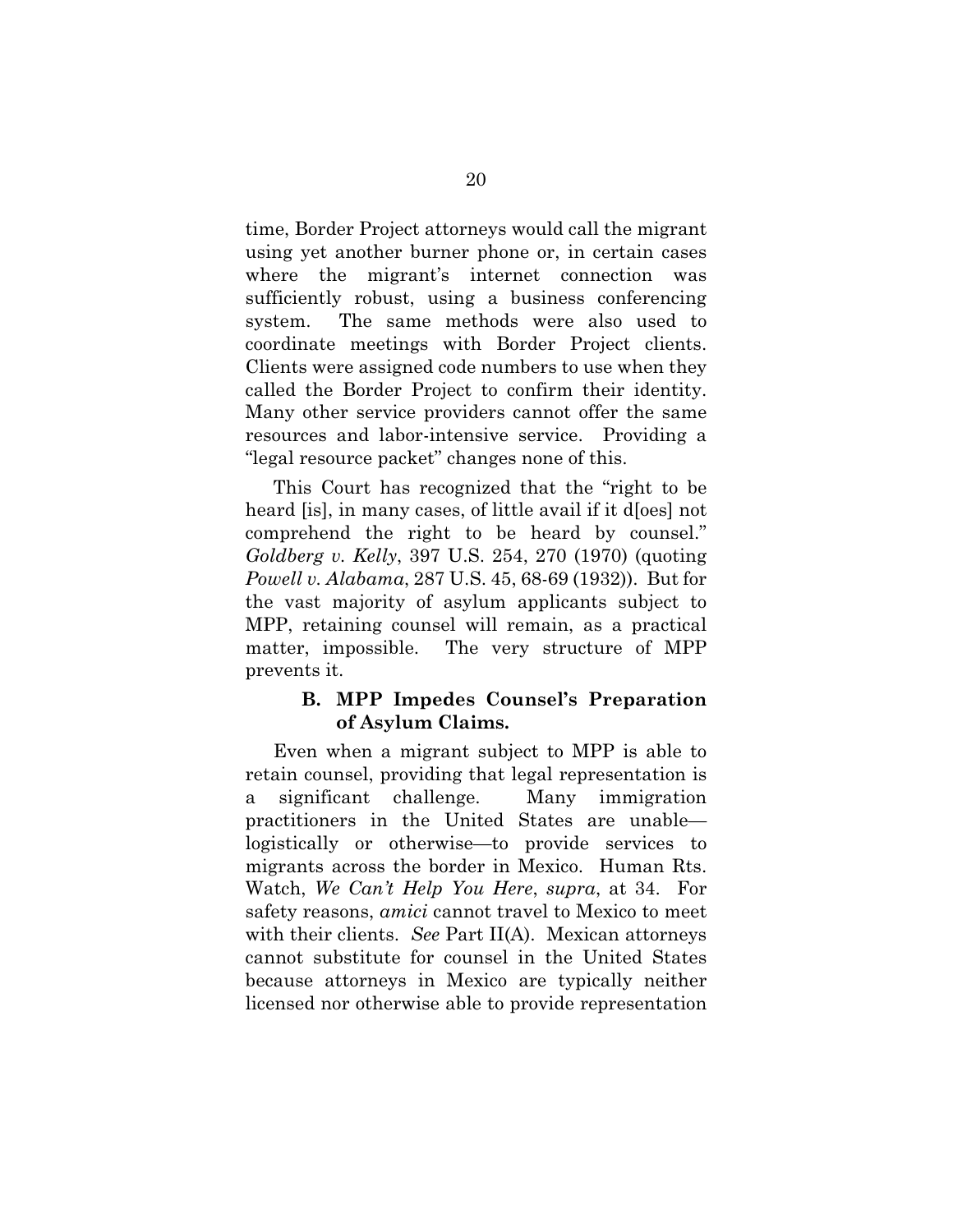in United States courts. At the same time, because of MPP, *amici*'s clients are not allowed to visit *amici*'s law offices in the United States. As a result, attorneys have no choice but to put together a case without meeting their clients in person, except very briefly before or after a preliminary MPP hearing. This is extraordinarily difficult because there is no replacement for in-person contact to establish trust with a client.

Yet, under the MPP, almost all communication between an attorney and a migrant occurs virtually. Frequent power outages disrupt cell and internet service. For many clients, internet service on their phones is sporadic or nonexistent, which limits communication over WhatsApp (an instant messaging app). Migrants often have insufficient funds to purchase cellular data or minutes. Phone theft is common. And, to limit potential communication with cartels, many shelters have policies preventing migrants from accessing their phones except during specific two-hour time periods, into which migrants must squeeze all communication (legal and otherwise), and during which they have no privacy.

Although DHS has stated that "[m]igrant shelters in Mexico will provide computers/tablets that can be used for … communication," there is no evidence of that happening thus far in the Monterrey shelters where MPP Laredo enrollees have been taken and little reason to think that migrants will have unfettered access. Dep't of Homeland Sec., *Information and Reminders for Individuals in MPP*, https://tinyurl.com/374dxcr4 (last updated Feb. 8, 2022). Power outages and service disruptions also affect computers and tablets, and shelters will likely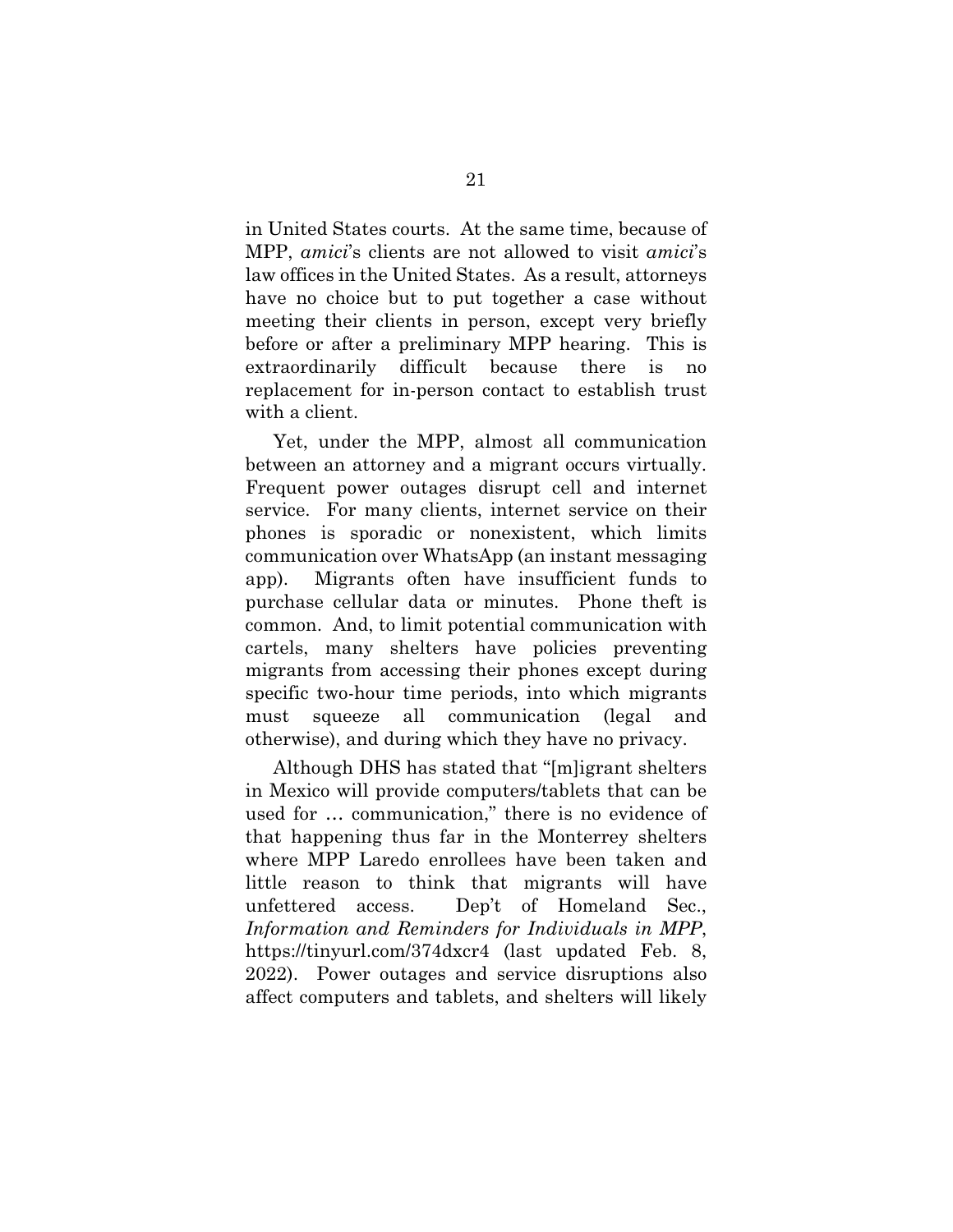continue to limit the time any single migrant can spend on the computer. And there is no indication that migrants will be able to take these computers/tablets to private locations, rendering them less effective as a means of attorney-client communication. *Amici* witnessed this first-hand.

During MPP 1.0, a Border Project client gave an account of a family-based persecution claim during an initial interview (based on the murder of his uncle by gang members and the gang's subsequent threats and extortion of his entire family). He did not disclose until three days before his final hearing that he had also been the victim of a brutal sexual assault by five men who made clear that they attacked him because he was gay. The client, who is HIV positive, believed that he contracted HIV during the assault. He was reluctant to disclose this information over the phone because he had no privacy; he feared what his roommates would do if they found out about his sexuality or his HIV status.

But *even if* migrants had access to computers and tablets, and *even if* they could use that technology in a private location, it would still be extraordinarily difficult for a migrant to relate their most painful memories to an attorney whom they have never met face-to-face. When clients suffer from PTSD, inperson meetings are particularly important in enabling attorneys to establish trust, to understand their clients' experiences, and to prepare clients for cross-examination by the government's lawyer and questioning from the immigration judge. One Border Project client was kidnapped and raped in front of her children after being returned to Mexico under MPP. Her attorneys did not learn about the sexual assault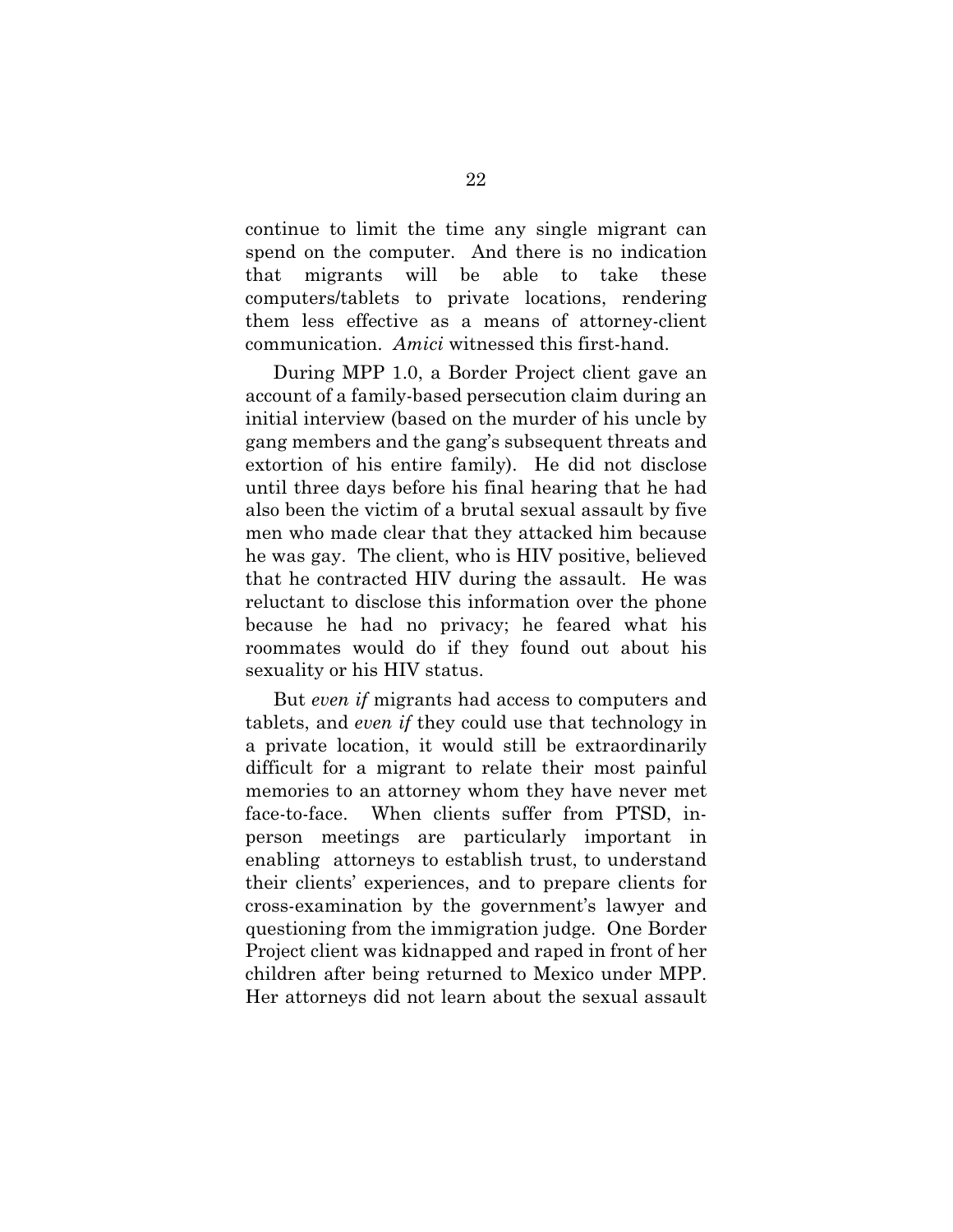until their fourth or fifth phone conversation because the events were so painful to recall. Border Project attorneys were not able to get the details of her story until they took the exceptional step of flying to Monterrey, Mexico, paying for hotel space, coordinating with a local charity to reserve meeting space, and arranging childcare so the attorneys could speak with their client in private. Such resources are unavailable in most cases, and practices such as these are unsustainable for legal service providers. But without them, the Border Project attorneys may never have learned the extent of their client's abuse.

In sum, telling migrants that they might be able to use a phone or computer in Mexico to engage in telephonic or video communications with counsel does nothing to solve the fundamental obstacles counsel encounter in trying to prepare a client's asylum case virtually.

#### **C. MPP Limits Migrants' Opportunity to be Heard.**

A migrant's hearing is the one opportunity, guaranteed by statute, to present evidence and testimony showing why she is deserving of asylum relief. *See* 8 U.S.C. § 1229a (procedures governing removal proceedings). But MPP hinders attorneys and migrants from presenting asylum claims in any meaningful way. The Government's Brief alludes to "the challenges for the immigration courts processing MPP enrollees' removal proceedings." Gov't Br. at 28. If anything, the Government's Brief understates these challenges.

Attorneys must prepare for the hearing with little contact from their clients. *See* Part II(B). And there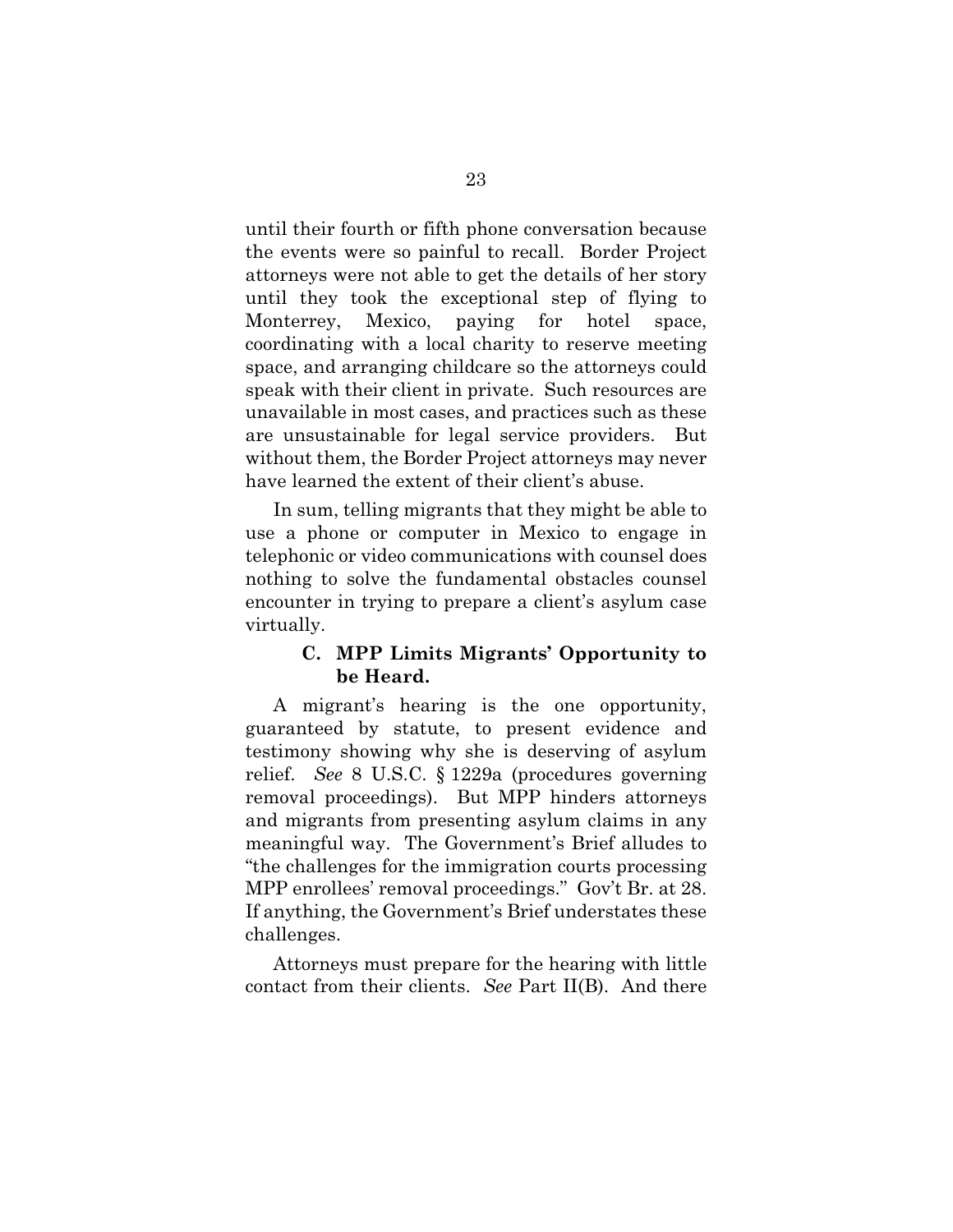is virtually no way to mail documents to clients in Mexico. Many migrants subject to MPP have no mailing address because homeless shelters in Mexico typically do not accept mail for migrants. Even shelters that accept mail do not generally provide a stable address, since a migrant usually loses her spot (and her address) when she leaves the shelter. Human Rts. Watch, *We Can't Help You Here*, *supra*, at 37.

In *amici*'s experience, attorneys in MPP 1.0 were allotted a total of one hour to meet with their clients before a hearing—but, because some of this time was taken up with security and movement within the LIHF, as a practical matter *amici* frequently were only able to speak with their clients for about half an hour. This meant that in the very brief time before a hearing starts, attorneys reviewed with their clients (and obtained signatures on) the I-589 Application for Asylum, a detailed document with over one hundred questions. Often, this is the first time migrants are able to discuss their cases in private and safe locations, which means clients often offer new important information that attorneys must rush to incorporate into written and oral submissions to the immigration judge moments before the hearing. During this brief time, attorneys must also quickly work to ensure that clients understand the legal and factual issues in the case and to discuss other submissions, including country condition reports and expert reports, some of which the client may be seeing in person for the first time. In MPP 1.0, there was little to no time to actually prepare the client for the types of questions they would be asked on the witness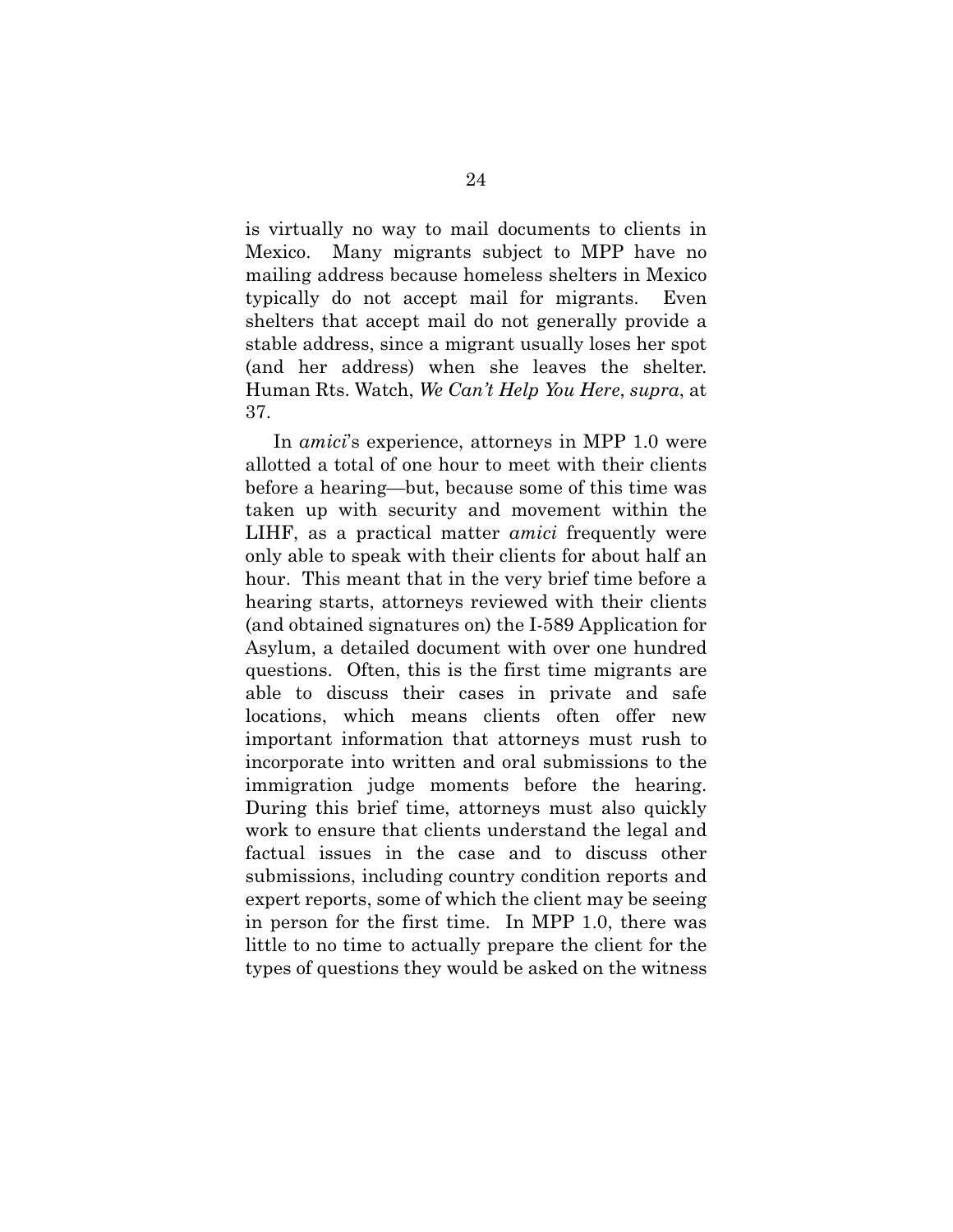stand or to explain how the proceeding would be conducted.

After the meeting, lawyers and clients were separated and were not allowed to sit next to each other. This prevented lawyers from exchanging lastminute preparatory information with their clients. Further, when a client's case was called, there was no opportunity to confer with the client quietly and privately during the hearing. The proceedings at LIHF are held in shipping containers, where the microphones pick up every sound and convey any conversations or whispers to the immigration judge and government attorney in the immigration court.

There is nothing to suggest that the changes ushered in by MPP 2.0 would do anything at all to fix these issues.

**III. Providing Secure Transportation Does Not Alleviate The Access to Justice Issues And Requires Reliance On Mexican Authorities Who Have Been Known To Participate In Violence Against Migrants.** 

One of the few arguable improvements from MPP 1.0 to MPP 2.0 is its stated promise to provide "secure transportation to and from ports of entry." MPP Reimplementation Memo, *supra*, at 2-3. For individuals enrolled in MPP in Laredo, this is likely to mean that transportation will be provided through arrangements between the Mexican government and the International Organization for Migration, from Monterrey, Mexico to Nuevo Laredo. But providing transportation to and from hearings does not provide better access to counsel or help migrants prepare or present their asylum claims. Migrants in northern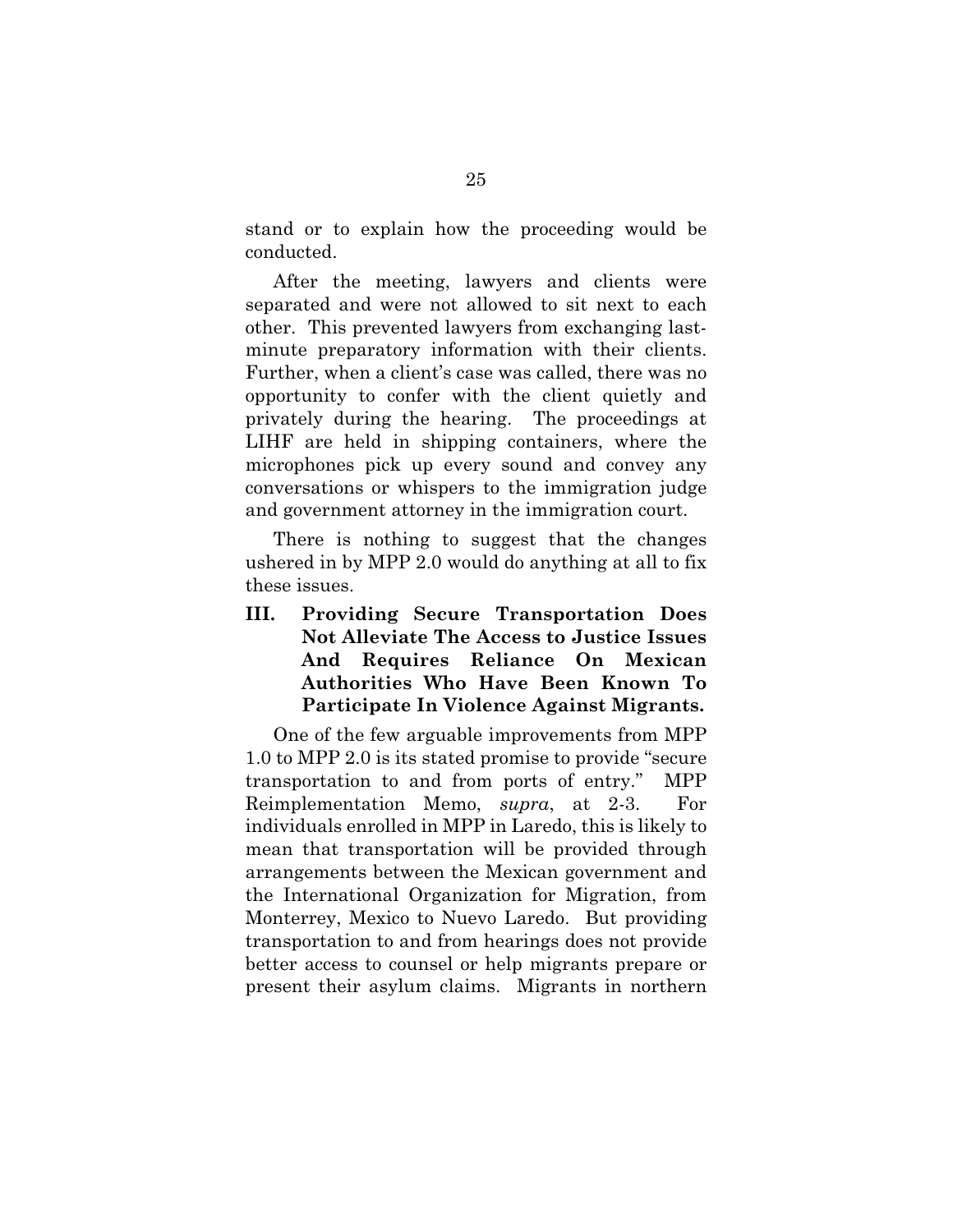Mexico are vulnerable to criminal predation and other harms that put their life in danger and create a significant possibility that they are not able to contact attorneys or make it to their designated bus at all. And such a plan inherently relies on the cooperation of a government that has proved unwilling or unable to protect migrants from harms that are omnipresent in Mexico. Any claim that transportation solves the access to justice issues described above rings hollow.

Mexico is dangerous, *see* Part II(A), and kidnapping of asylum seekers, in particular, has "become big business." Ed Vulliamy, *Kidnappers prey with 'total impunity' on migrants waiting for hearings in Mexico*, THE GUARDIAN (Feb. 18, 2020), https://tinyurl.com/tuqbzm6. Pastor Diego Robles further explained: "It is worse in Tamaulipas than other border states, and worse in Nuevo Laredo than anywhere else in Tamaulipas. There's no formula to the abductions and disappearances—*they are kidnapped, beaten, women violated; most return, but not all*." *Id.* (emphasis added). At one of *amici*'s client's hearings in MPP 1.0, the government's counsel told the court that kidnapping "is potentially a reality for every respondent." The Lead, *Lawyer Defending Trump Policy Makes Stunning Admission*, CNN POLITICS (Mar. 11, 2020), https://tinyurl.com/ vdxxajl. Kidnappings have not abated. As of June 17, 2021, Human Rights First "tracked 3,250 kidnappings and other attacks, including rape, human trafficking, and violent armed assaults, against asylum seekers and migrants expelled to or blocked at the U.S.- Mexico border since President Biden took office in January 2021" and suspended enrollment into MPP. Human Rts. First, *Update: Grave Dangers Continue*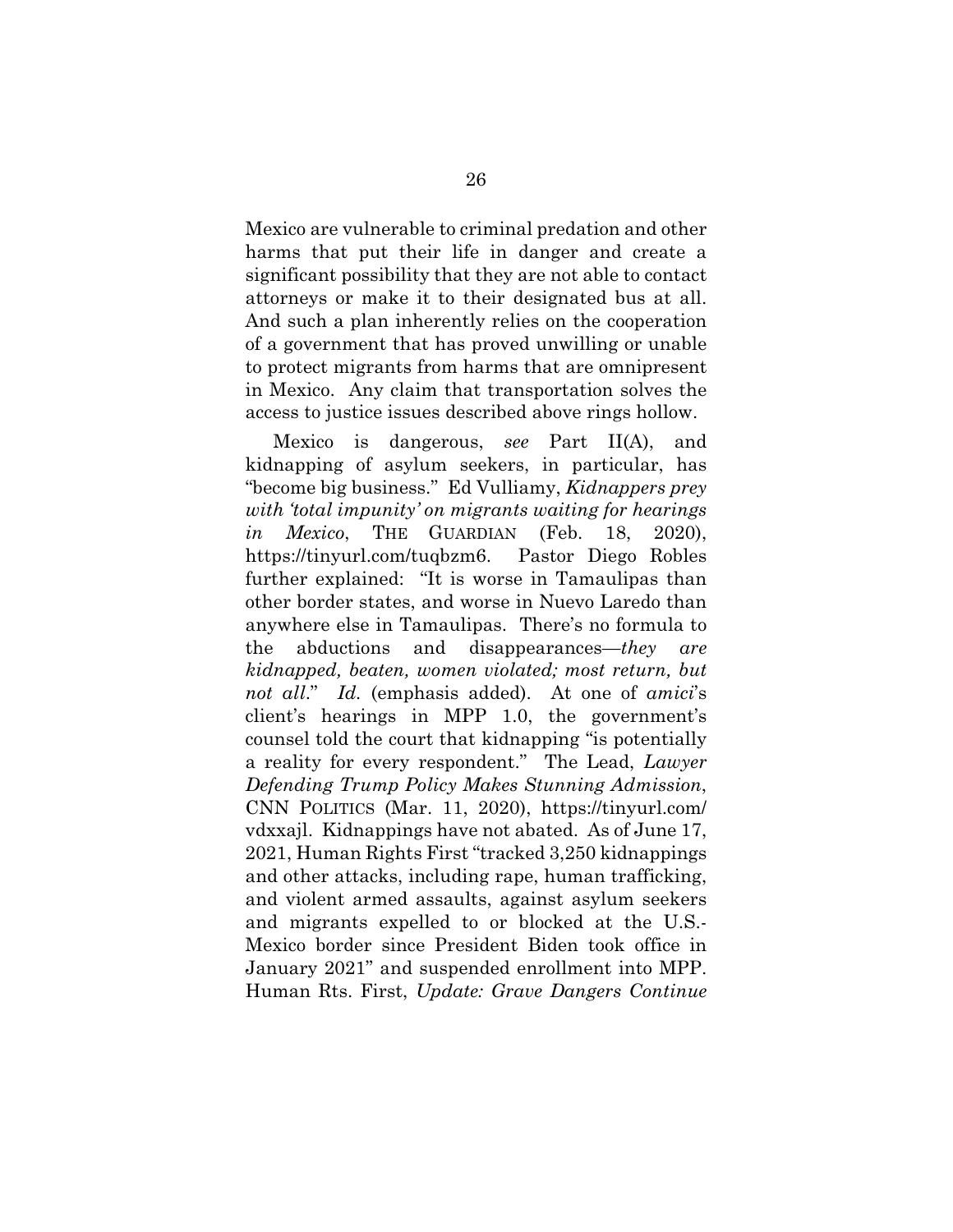*for Asylum Seekers Blocked In, Expelled to Mexico by Biden Administration* (June 22, 2021), https://tinyurl.com/38jyvadm.

Yet, DHS's transportation pledge requires confidence in, and ongoing reliance on, the Mexican government to help protect the safety and wellbeing of migrants placed in MPP. As the Government's Brief explains in detail, securing cooperation of the Mexican government has always been a feature of MPP, and it is particularly problematic from the executive powers perspective. *See* Gov't Br. at 26-28. In any event, that trust is misplaced. Up to this point, the Mexican government has not taken meaningful action to prevent the widespread victimization of migrants. Worse, some Mexican police and government officials have participated in the violence committed against migrants who, under MPP, are required to remain in Mexico. *See, e.g.*, Luis Chaparro, *Policies Trump started and Biden has continued are allowing corrupt officials and cartels to cash in on migrants*, BUSINESS INSIDER (Jan. 14, 2022), https://tinyurl.com/4zkn6tsr. Approximately seventy percent of the migrants *amici* consulted with during intake at the El Paso CPC in MPP 2.0 reported having been harmed by Mexican police or government officials while transiting to the U.S. border. Border Project attorneys heard migrants reporting abuses ranging from deliberately ignoring reports of crimes by cartels to extortion and kidnapping.

One migrant from Nicaragua was kidnapped by the Zetas cartel, and had a gang member hold a gun to his head and threaten to shoot him in the head. He told the Border Project that he observed uniformed Mexican police officers drinking and "partying" with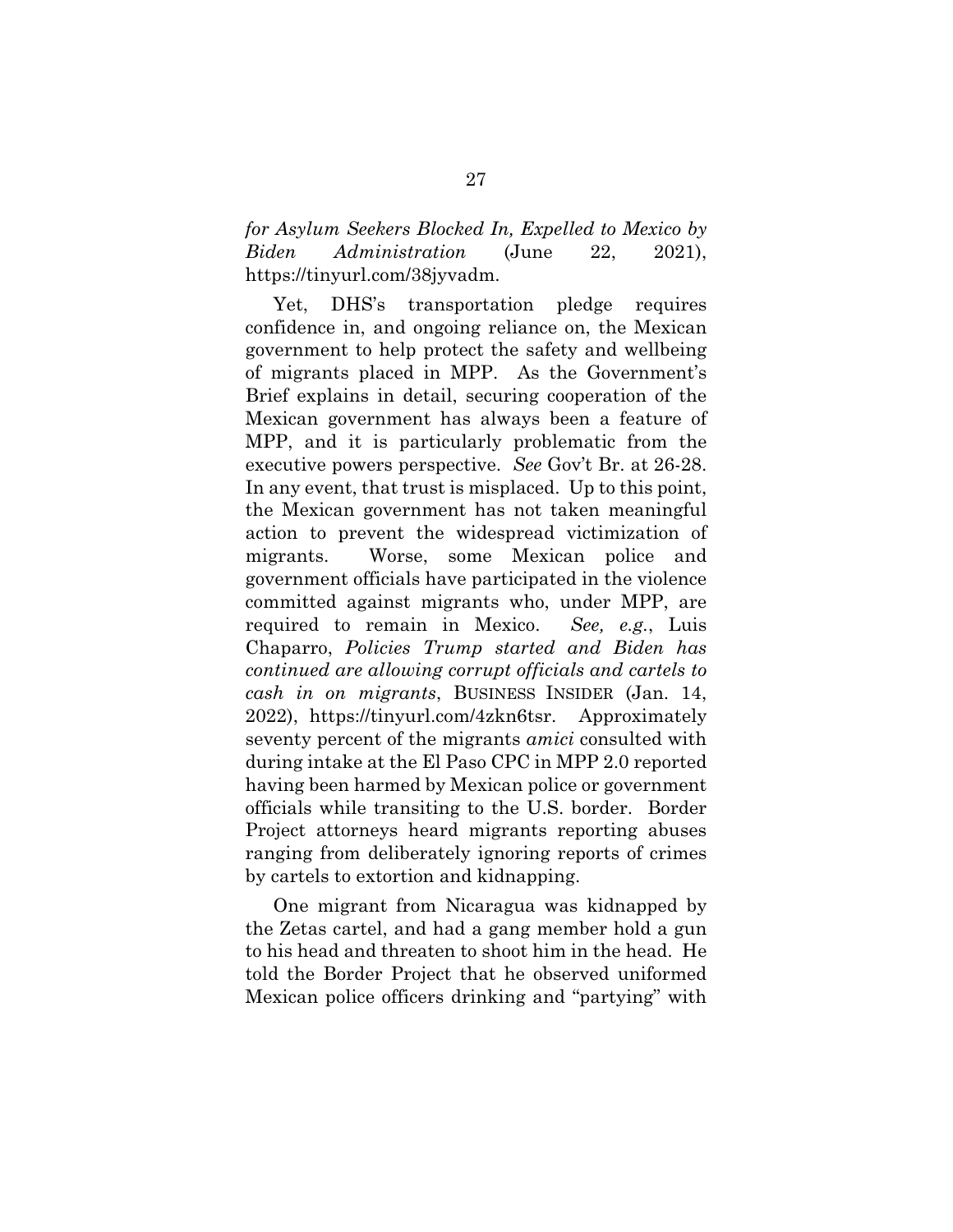Zetas. Another Nicaraguan migrant whom the Border Project counseled, was extorted on two different occasions by Mexican officials and was delivered to a cartel by a taxi driver. Once in cartel custody, the migrant was held, bound on the floor, for six days. He was kicked in the ribs repeatedly and denied adequate food. He was only released after his mother paid a ransom to the cartel.

Reports of Mexican officials demanding bribes of migrants, often under threat of violence, have increased with alarming frequency. *See* Human Rts. Watch, *Mexico: Abuses Against Asylum Seekers at US Border* (Mar. 5, 2021), https://tinyurl.com/ypretv28; Associated Press, *105 Mexican immigration agents linked to corruption*, ABC NEWS (Jan. 13, 2022), https://tinyurl.com/yckt6ynh. A migrant from Venezuela, who the Border Project consulted with, was told by a Mexican police officer at a highway checkpoint that he would "disappear" if he failed to pay the police officer \$400. Similarly, the Border Project consulted with a Nicaraguan migrant who identified as a member of the Miskito indigenous community and who reported that, during one encounter with Mexican police, an officer demanded payment of a bribe while pointing a gun at the migrant's head.

Refusing to pay often results in migrants being turned over to a cartel. The Border Project counseled a migrant from Nicaragua who was taken off of a bus by Mexican immigration officials after crossing Mexico's southern border and told to pay a bribe before he could continue his journey to the northern border. After the migrant refused, these officials directed him to walk to a truck loaded with armed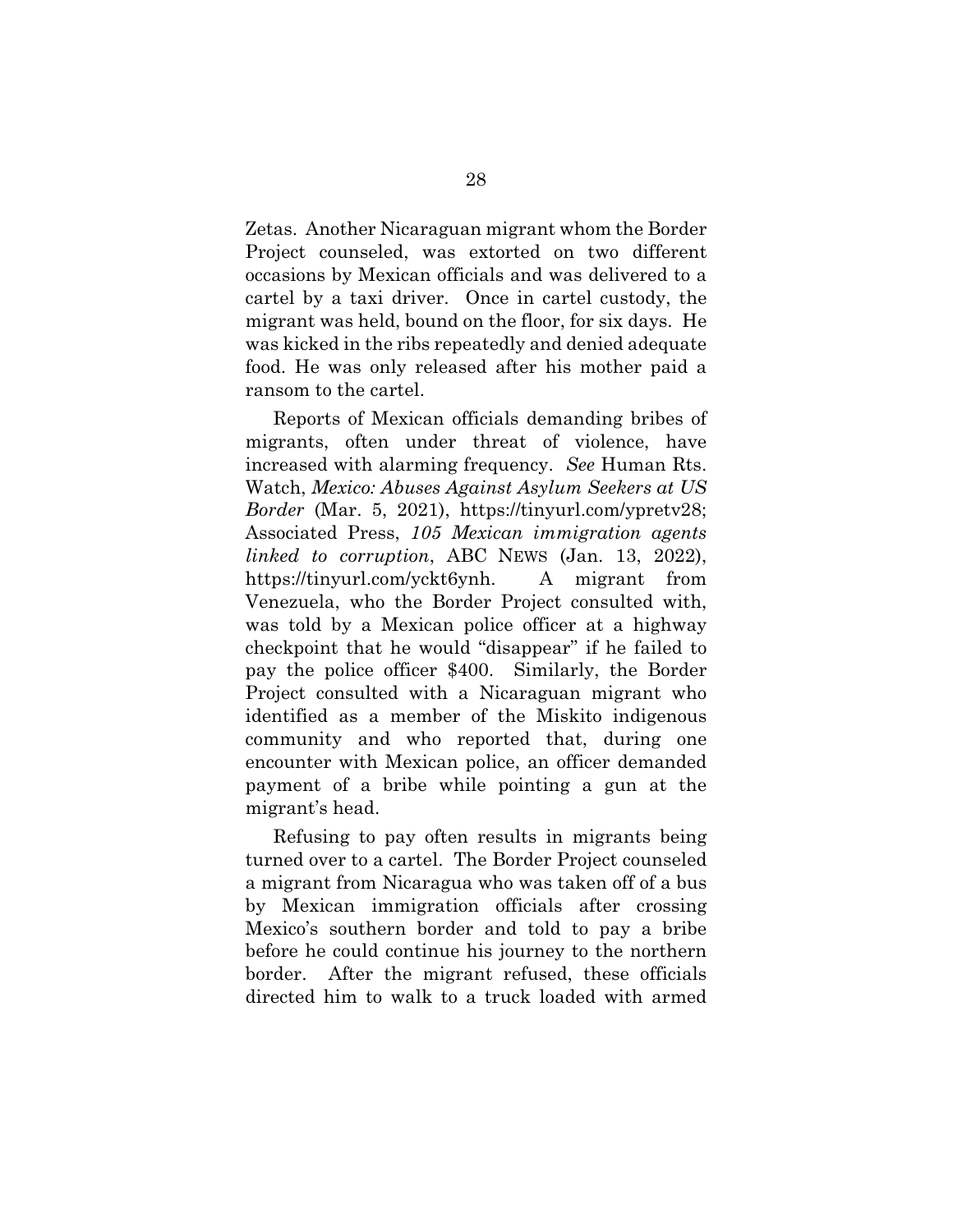men, who then drove him to a house filled with other migrants being held for ransom. After his captors confirmed his nationality, they pointed a gun at his head and told him that if he did not secure a payment of \$5,000—which they specified was the amount demanded of Nicaraguan nationals—he would be killed.

Providing transportation to a hearing—assuming that such transportation will even be carried out does nothing to protect migrants from the dangers of living their day-to-day lives in Mexico as there is a high likelihood they can be kidnapped or killed and never make it to their hearing. Nor does it ensure that migrants can access counsel, and prepare for their asylum claims on non-hearing days. Nor does it alleviate limitations at the hearings themselves. This Court has made clear that "mere access to the courthouse doors does not by itself assure a proper functioning of the adversary process." *Ake v. Oklahoma*, 470 U.S. 68, 77 (1985). Getting a ride is not access to justice.

\* \* \*

"If we are to keep our democracy, there must be one commandment: Thou shalt not ration justice." *Hardy v. United States*, 375 U.S. 277, 293-94 (1964) (Goldberg, J., concurring) (quoting Learned Hand, J.). But MPP limits migrants to only the stingiest ration. They are unlikely to find an attorney, making relief almost impossible to obtain. And even if they are able to find an attorney, MPP severely impedes the preparation and presentation of an asylum claim. Attorneys do not have a meaningful opportunity to elicit information from their clients, and clients must present testimonies to the court while overwhelmed